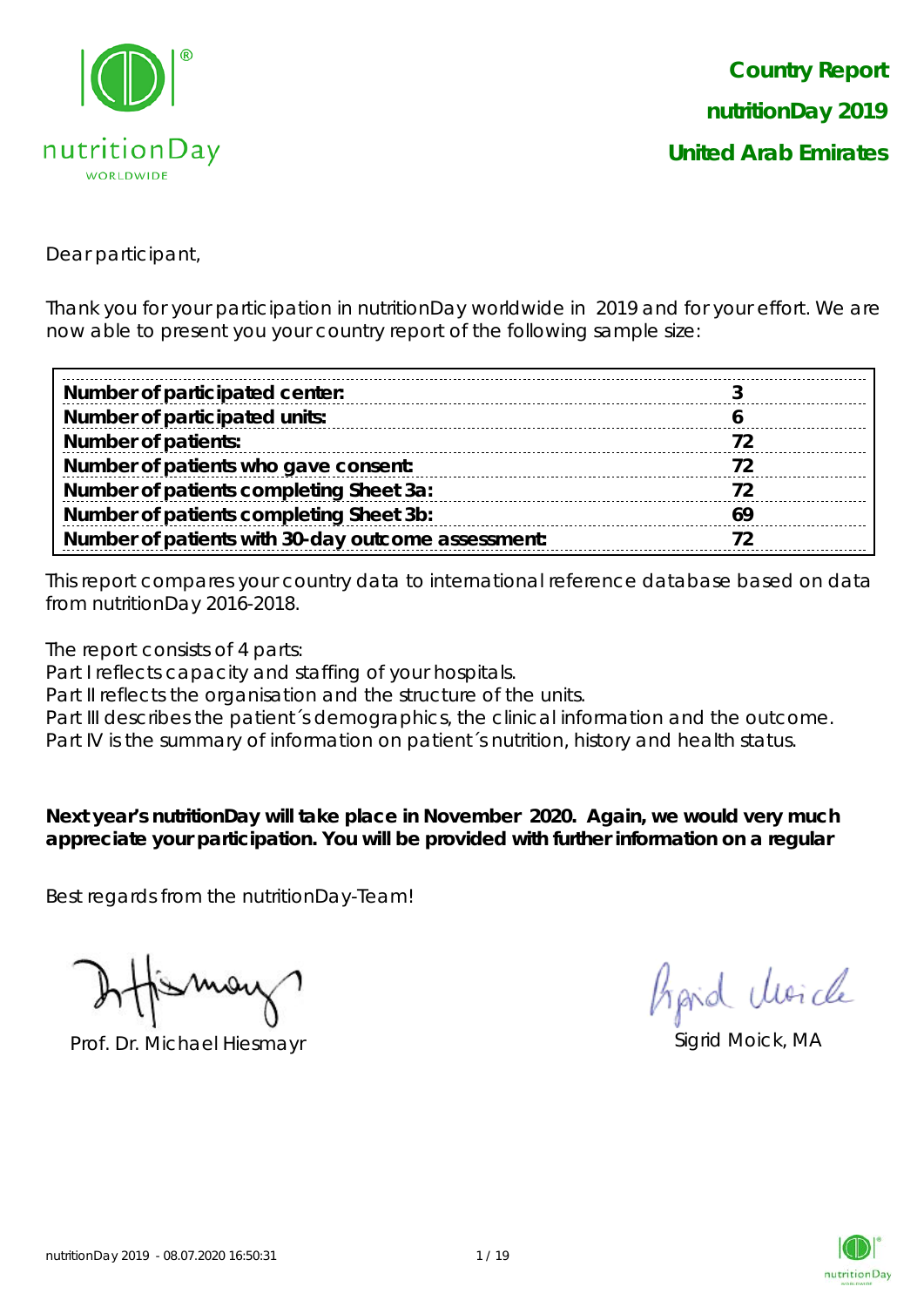# *I. Hospital capacity and staffing ("Hospital sheet")*

|                                                                                    | <b>YOUR RESULTS</b> | <b>REFERENCE RESULTS</b> |
|------------------------------------------------------------------------------------|---------------------|--------------------------|
| 1. Total number of beds in hospital                                                | 700 [514-743]       | 333 [194-630]            |
| 2. Total number of admissions in the hospital last<br>year                         | 16958 [11585-17076] | 18005 [9101-36130]       |
|                                                                                    |                     |                          |
| 3. Total number of staff in the hospital                                           |                     |                          |
| <b>Total medical doctors</b>                                                       | 337 [235-495]       | 173 [80-399]             |
| <b>Medical specialists</b>                                                         | 335 [234-406]       | 116 [53-250]             |
| Medical non-specialists                                                            | 89 [46-133]         | 37 [14-84]               |
| <b>Nurses</b>                                                                      | 1163 [959-1399]     | 420 [183-836]            |
| <b>Dieticians</b>                                                                  | 12 [12-13]          | $5[2-9]$                 |
| <b>Nutritionists</b>                                                               | $5[5-7]$            | $1[0-4]$                 |
| Pharmacists                                                                        | 62 [55-80]          | $7[4-21]$                |
| Kitchen staff                                                                      | 110 [100-121]       | 31 [15-59]               |
|                                                                                    |                     |                          |
| <b>Full time equivalent</b>                                                        |                     |                          |
| <b>Total medical doctors</b>                                                       | 133 [133-133]       | 148 [60-373]             |
| <b>Medical specialists</b>                                                         | 133 [133-133]       | 98 [45-251]              |
| Medical non-specialists                                                            |                     | 36 [11-99]               |
| <b>Nurses</b>                                                                      | 754 [754-754]       | 364 [180-788]            |
| <b>Dieticians</b>                                                                  | 12 [12-12]          | $5[2-8]$                 |
| <b>Nutritionists</b>                                                               | $5[5-5]$            | $1[0-3]$                 |
| Pharmacists                                                                        | 48 [48-48]          | $6[3-18]$                |
| Kitchen staff                                                                      | 90 [90-90]          | 29 [15-55]               |
|                                                                                    |                     |                          |
| 4. Does the hospital have a nutrition care strategy?                               | 3 (100,0%) Yes      | 498 (79,4%) Yes          |
|                                                                                    |                     |                          |
| 5. Which nutrition-related standards or routine activities exist in your hospital? |                     |                          |
| Nutrition training is available                                                    | 3 (100,0%) Yes      | 434 (66,7%) Yes          |
| Nutrition steering committee is available                                          | 2 (66,7%) Yes       | 388 (59,6%) Yes          |
| Quality indicators are recorded and reported to national<br>or regional level      | 3 (100,0%) Yes      | 263 (40,4%) Yes          |
| Quality indicators are used for internal benchmarking                              | 3 (100,0%) Yes      | 337 (51,8%) Yes          |
| Patient feedback about food and food service is collected<br>using a questionnaire | 3 (100,0%) Yes      | 475 (73,0%) Yes          |
| None                                                                               | $0(0,0\%)$ Yes      | 30 (4,6%) Yes            |
| No answer given                                                                    | $0(0,0\%)$          | 24 (3,7%)                |

#### **6. Which codes are available /routinely used in your hospital for billing and reimbursement purposes?**

| <b>Codes available</b> |  |
|------------------------|--|
|                        |  |

Nutrition Support 2 (66,7%) Yes 313 (48,1%) Yes

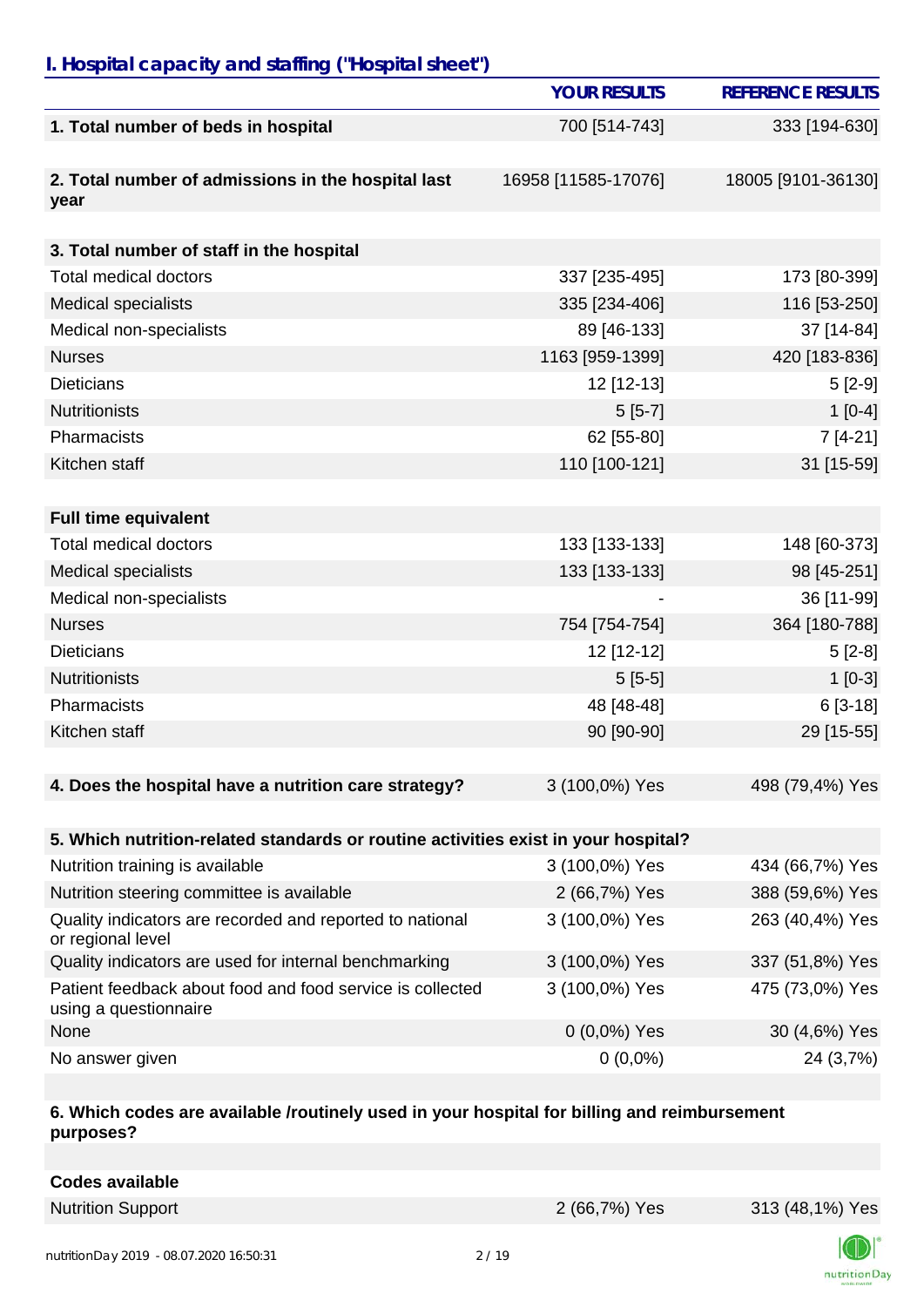| Oral nutrition supplements                                | 3 (100,0%) Yes | 239 (36,7%) Yes |
|-----------------------------------------------------------|----------------|-----------------|
| Parenteral nutrition                                      | 2 (66,7%) Yes  | 375 (57,6%) Yes |
| <b>Enteral nutrition</b>                                  | 3 (100,0%) Yes | 334 (51,3%) Yes |
| Dietary counseling                                        | 3 (100,0%) Yes | 235 (36,1%) Yes |
| Specific dietary interventions                            | 1 (33,3%) Yes  | 181 (27,8%) Yes |
| Screening for malnutrition                                | $0(0,0\%)$ Yes | 187 (28,7%) Yes |
| <b>Risk of malnutrition</b>                               | 0 (0,0%) Yes   | 160 (24,6%) Yes |
| Malnutrition (in general)                                 | 0 (0,0%) Yes   | 294 (45,2%) Yes |
| Severity of malnutrition (i.e. mild, moderate, severe)    | 0 (0,0%) Yes   | 280 (43,0%) Yes |
| No information available from billing/finance/controlling | $0(0,0\%)$ Yes | 109 (16,7%) Yes |
| No answer given                                           |                | 42 (6,5%)       |
|                                                           |                |                 |
| <b>Codes routinely used</b>                               |                |                 |
| <b>Nutrition Support</b>                                  | 1 (33,3%) Yes  | 270 (41,5%) Yes |
| Oral nutrition supplements                                | 2 (66,7%) Yes  | 209 (32,1%) Yes |
| Parenteral nutrition                                      | 1 (33,3%) Yes  | 343 (52,7%) Yes |
| <b>Enteral nutrition</b>                                  | 1 (33,3%) Yes  | 307 (47,2%) Yes |
| Dietary counseling                                        | 2 (66,7%) Yes  | 198 (30,4%) Yes |
| Specific dietary interventions                            | 0 (0,0%) Yes   | 159 (24,4%) Yes |
| Screening for malnutrition                                | 0 (0,0%) Yes   | 149 (22,9%) Yes |
| Risk of malnutrition                                      | 0 (0,0%) Yes   | 128 (19,7%) Yes |
| Malnutrition (in general)                                 | 0 (0,0%) Yes   | 255 (39,2%) Yes |
| Severity of malnutrition (i.e. mild, moderate, severe)    | 0 (0,0%) Yes   | 242 (37,2%) Yes |
| No information available from billing/finance/controlling | 1 (33,3%) Yes  | 120 (18,4%) Yes |
| No answer given                                           |                | 53 (8,1%)       |

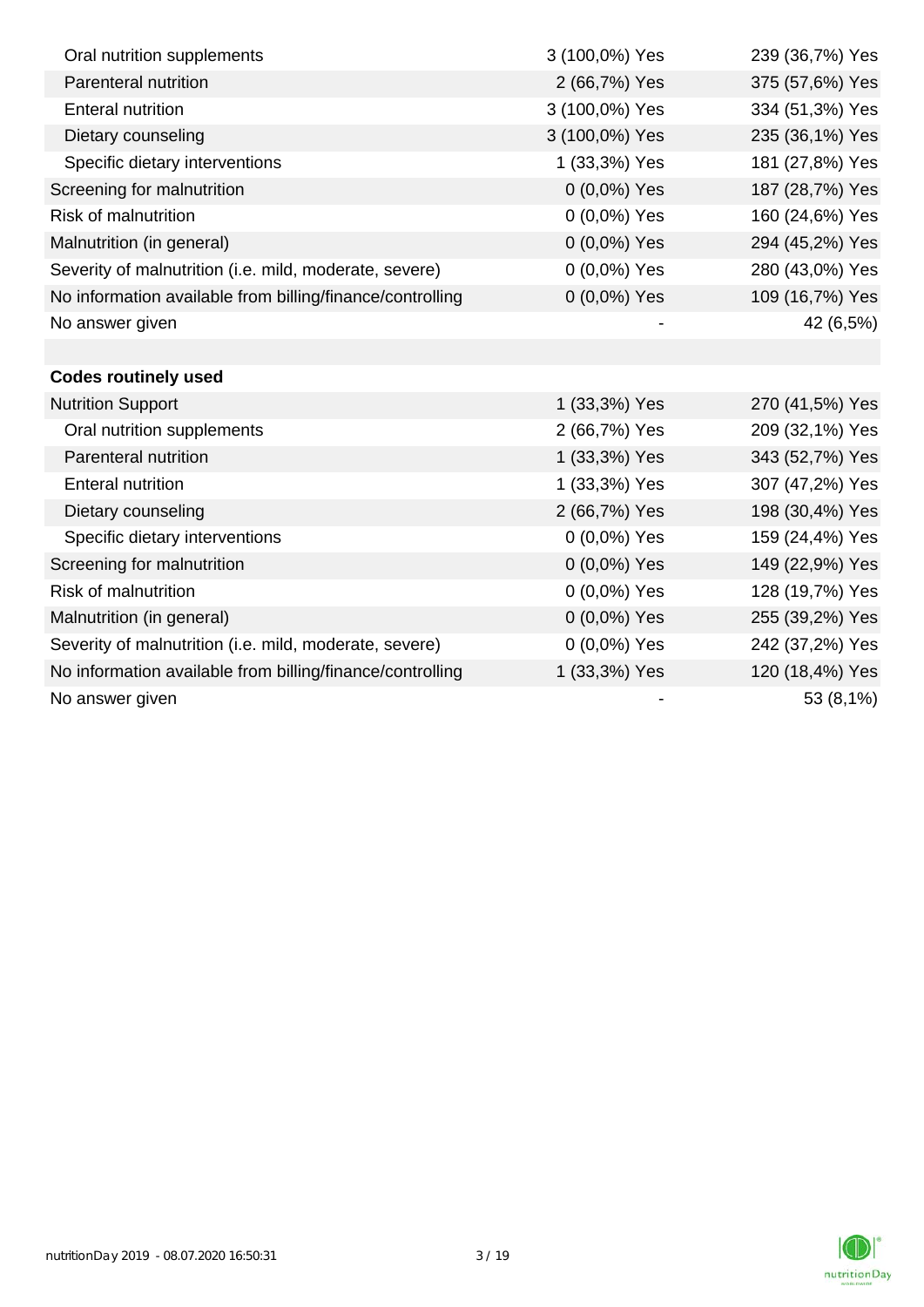### *II. Unit organisation and structures ("Sheet 1a/1b")*

|                                                                       | <b>YOUR RESULTS</b> | <b>REFERENCE RESULTS</b> |
|-----------------------------------------------------------------------|---------------------|--------------------------|
|                                                                       |                     |                          |
| Internal Medicine / General                                           | 2(33,3%)            | 21.1%                    |
| Internal Medicine / Cardiology                                        | 1(16,7%)            | 4.3%                     |
| Internal Medicine / Gastroenterology & hepatology                     | $0(0,0\%)$          | 7.8%                     |
| Internal Medicine / Geriatrics                                        | $0(0,0\%)$          | 9.7%                     |
| Internal Medicine / Infectious diseases                               | $0(0,0\%)$          | 0.6%                     |
| Internal Medicine / Nephrology                                        | $0(0,0\%)$          | 1.2%                     |
| Internal Medicine / Oncology (incl. radiotherapy)                     | $0(0,0\%)$          | 8.1%                     |
| Interdisciplinary                                                     | $0(0,0\%)$          | 3.4%                     |
| Long term care                                                        | $0(0,0\%)$          | 2.0%                     |
| Neurology                                                             | $0(0,0\%)$          | 3.6%                     |
| Surgery / General                                                     | $0(0,0\%)$          | 15.7%                    |
| Surgery/ Cardiac/Vascular/Thoracic                                    | $0(0,0\%)$          | 1.4%                     |
| Surgery / Neurosurgery                                                | $0(0,0\%)$          | 0.9%                     |
| Surgery / Orthopedic                                                  | $0(0,0\%)$          | 4.2%                     |
| Trauma                                                                | $0(0,0\%)$          | 0.9%                     |
| Ear Nose Throat (ENT)                                                 | $0(0,0\%)$          | 1.7%                     |
| Gynecology / Obstetrics                                               | $3(50,0\%)$         | 1.4%                     |
| <b>Pediatrics</b>                                                     | $0(0,0\%)$          | 0.1%                     |
| Psychiatry                                                            | $0(0,0\%)$          | 0.9%                     |
| <b>Others</b>                                                         | $0(0,0\%)$          | 11.1%                    |
|                                                                       |                     |                          |
| 2. Number of registered inpatients at noon                            | 18 [14-25]          | 25 [19-32]               |
|                                                                       |                     |                          |
| 3. Total bed capacity of the unit                                     | 27 [16-36]          | 30 [24-40]               |
|                                                                       |                     |                          |
| 4. Number of each type of staff in the unit for TODAY's morning shift |                     |                          |
|                                                                       |                     |                          |
| <b>Fully trained</b>                                                  |                     |                          |
| <b>Medical doctors</b>                                                | $4[3-9]$            | $4[2-7]$                 |
| <b>Nurses</b>                                                         | $9[6-12]$           | $5[3-8]$                 |
| Nursing aides                                                         | $1[0-2]$            | $2[1-4]$                 |
| <b>Dieticians</b>                                                     | $1[1-1]$            | $1[0-1]$                 |
| <b>Nutritionists</b>                                                  | $1[0-1]$            | $0[0-1]$                 |
| Administrative staff                                                  | $1 [0-1]$           | $1[0-1]$                 |

| In training      |           |           |
|------------------|-----------|-----------|
| Medical doctors  | $0$ [0-0] | $1[0-3]$  |
| Medical students | $0$ [0-0] | $0 [0-2]$ |
| <b>Nurses</b>    | $0$ [0-0] | $1[0-3]$  |

Other staff involved in patient care 1 2 [0-3] 2 [0-3]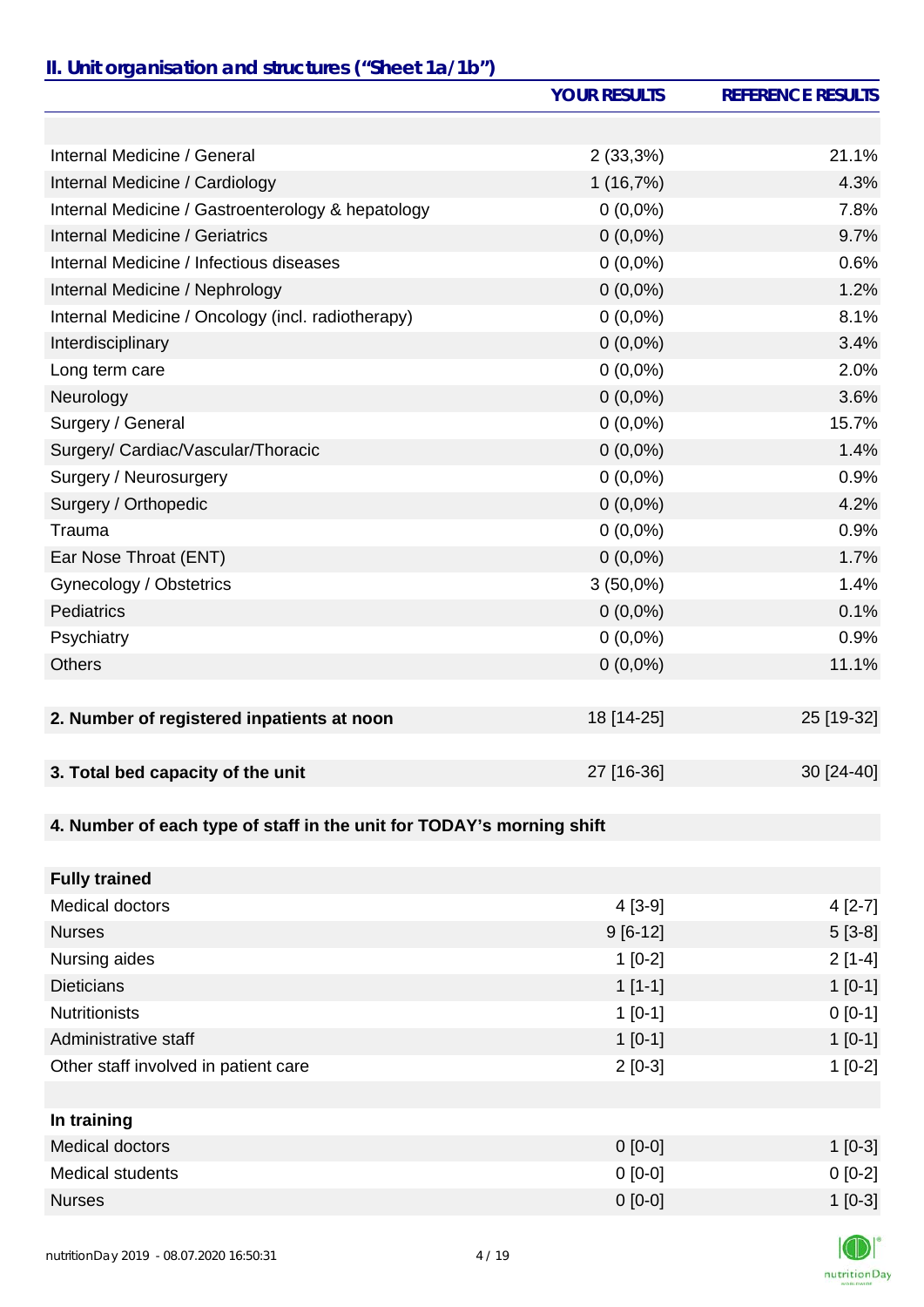| Nursing aides                                                                                       | $0 [0-0]$      | $0[0-0]$         |
|-----------------------------------------------------------------------------------------------------|----------------|------------------|
| <b>Dieticians</b>                                                                                   | $0 [0-0]$      | $0[0-0]$         |
| <b>Nutritionists</b>                                                                                | $0 [0-0]$      | $0[0-0]$         |
| Other staff involved in patient care                                                                | $0$ [0-0]      | $0[0-0]$         |
| 5. Is there a nutrition support team in your hospital<br>available?                                 | 6 (100,0%) Yes | 1018 (78,3%) Yes |
| 6. Does the unit have a nutrition care strategy?                                                    | 6 (100,0%) Yes | 984 (75,7%) Yes  |
| 7. Is there a person in your unit responsible for<br>nutrition care?                                | 5 (83,3%) Yes  | 922 (70,9%) Yes  |
| 8. Is there a dietician, nutritionist or dietetic assistant<br>available for your unit?             | 5 (83,3%) Yes  | 1239 (90,8%) Yes |
| 9. Is specific staff responsible for providing feeding<br>assistance to patients during meal times? | 2 (33,3%) Yes  | 780 (60,0%) Yes  |
| 10. How do you MAINLY screen/monitor patients for<br>malnutrition?                                  |                |                  |
| At admission                                                                                        |                |                  |
| No routine screening                                                                                | 1 (16,7%) Yes  | 109 (7,6%)       |
| No fixed criteria                                                                                   |                | 21(1,5%)         |
| Experience / visual assessment only                                                                 |                | 102 (7,1%)       |
| Weighing / BMI only                                                                                 | 3 (50,0%) Yes  | 201 (14,1%)      |
| Nutritional Risk Screening (NRS) 2002                                                               | 2 (33,3%) Yes  | 462 (32,3%)      |
| Malnutrition Universal Screening Tool (MUST)                                                        |                | 81(5,7%)         |
| Malnutrition Screening tool (MST)                                                                   |                | 115 (8,0%)       |
| <b>SNAQ</b>                                                                                         |                | 13 (0,91%)       |
| Other formal tool                                                                                   |                | 249 (17,4%)      |
| I do not know                                                                                       |                | 11 (0,77%)       |
| Missing                                                                                             |                | 66 (4,6%)        |
|                                                                                                     |                |                  |
| <b>During hospital stay</b>                                                                         |                |                  |
| No routine monitoring                                                                               | 1 (16,7%) Yes  | 133 (9,3%)       |
| No fixed criteria                                                                                   |                | 118 (8,3%)       |
| Experience / visual assessment only                                                                 |                | 235 (16,4%)      |
| Weighing / BMI only                                                                                 | 3 (50,0%) Yes  | 471 (32,9%)      |
| Other formal tool                                                                                   | 1 (16,7%) Yes  | 375 (26,2%)      |
| I do not know                                                                                       | 1 (16,7%) Yes  | $32(2,2\%)$      |
| Missing                                                                                             |                | 66 (4,6%)        |
|                                                                                                     |                |                  |
| 11a. Do you routinely use guidelines or standards for<br>nutrition care?                            | 6 (100,0%) Yes | 1043 (82,1%) Yes |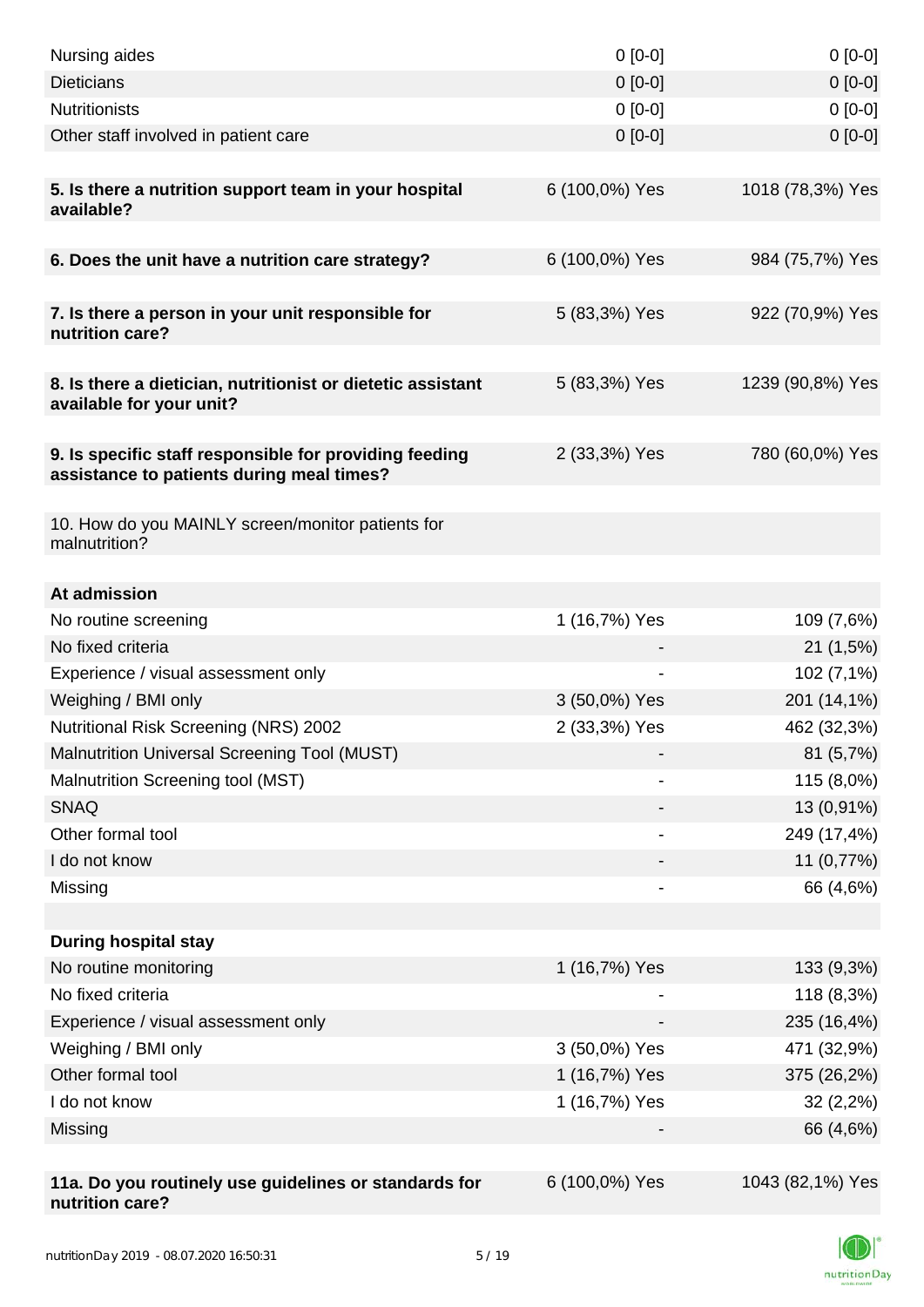| 11b. If yes, which one is mainly used?  |               |             |
|-----------------------------------------|---------------|-------------|
| International guidelines                | 3 (50,0%) Yes | 257 (24,6%) |
| National guidelines                     |               | 166 (15,9%) |
| Standards on hospital level             | 2 (33,3%) Yes | 378 (36,2%) |
| Standards on unit level                 | 1 (16,7%) Yes | 65 (6,2%)   |
| Individual patient nutrition care plans |               | 155 (14,9%) |
| Other                                   |               | $11(1,1\%)$ |
| Missing                                 |               | $11(1,1\%)$ |
|                                         |               |             |

# **12. What is routinely done in your unit for given patient groups?**

| At risk                                                    |               |             |
|------------------------------------------------------------|---------------|-------------|
| Watchful waiting                                           |               | 399 (27,9%) |
| Discuss nutrition care activities during ward rounds       | 2 (33,3%) Yes | 614 (42,9%) |
| Develop an individual nutrition care plan                  | 2 (33,3%) Yes | 720 (50,3%) |
| Initiate treatment / nutrition intervention                | 3 (50,0%) Yes | 820 (57,3%) |
| Consult a nutrition expert (dietician, nutritionist, etc.) | 6 (100%) Yes  | 828 (57,9%) |
| Consult a medical professional                             | 4 (66,7%) Yes | 505 (35,3%) |
| Calculate energy requirements                              | 5 (83,3%) Yes | 652 (45,6%) |
| Calculate protein requirements                             | 6 (100%) Yes  | 630 (44,1%) |
|                                                            |               |             |
| <b>Malnourished</b>                                        |               |             |
| Watchful waiting                                           |               | 280 (19,6%) |
| Discuss nutrition care activities during ward rounds       |               | 675 (47,2%) |
| Develop an individual nutrition care plan                  |               | 792 (55,4%) |
| Initiate treatment / nutrition intervention                | 1 (16,7%) Yes | 884 (61,8%) |
| Consult a nutrition expert (dietician, nutritionist, etc.) | 1 (16,7%) Yes | 823 (57,6%) |
| Consult a medical professional                             | 1 (16,7%) Yes | 579 (40,5%) |
| Calculate energy requirements                              | 2 (33,3%) Yes | 763 (53,4%) |
| Calculate protein requirements                             | 2 (33,3%) Yes | 745 (52,1%) |
|                                                            |               |             |
| <b>Every patient</b>                                       |               |             |
| Watchful waiting                                           | 4 (66,7%) Yes | 700 (49,0%) |
| Discuss nutrition care activities during ward rounds       | 4 (66,7%) Yes | 358 (25,0%) |
| Develop an individual nutrition care plan                  | 4 (66,7%) Yes | 250 (17,5%) |
| Initiate treatment / nutrition intervention                | 3 (50,0%) Yes | 197 (13,8%) |
| Consult a nutrition expert (dietician, nutritionist, etc.) |               | 264 (18,5%) |
| Consult a medical professional                             | 2 (33,3%) Yes | 307 (21,5%) |
| Calculate energy requirements                              | 1 (16,7%) Yes | 186 (13,0%) |
| Calculate protein requirements                             |               | 168 (11,7%) |
|                                                            |               |             |
| <b>Never</b>                                               |               |             |
| Watchful waiting                                           | 2 (33,3%) Yes | 105 (7,3%)  |

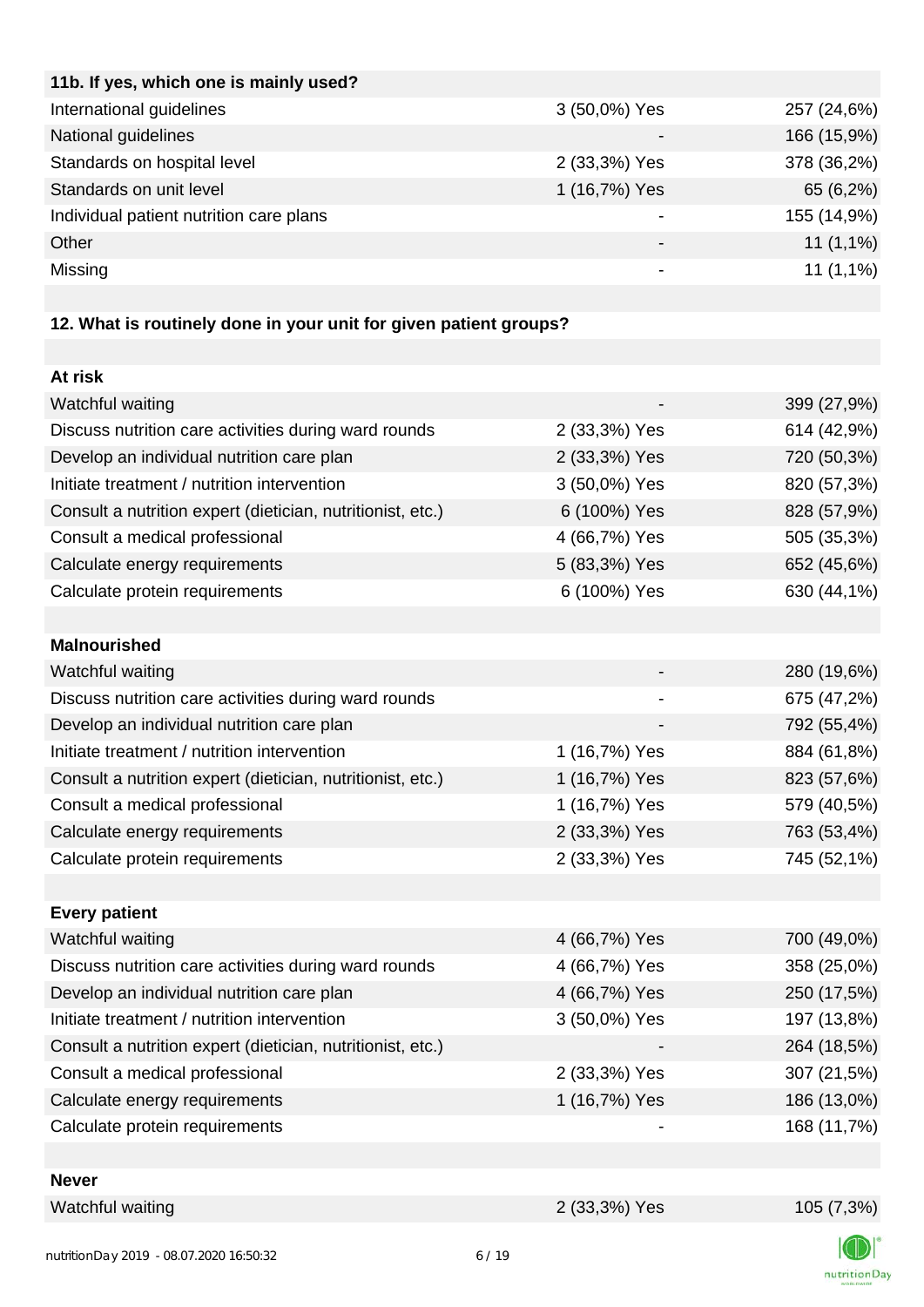| Discuss nutrition care activities during ward rounds               |                              | 77 (5,4%)    |
|--------------------------------------------------------------------|------------------------------|--------------|
| Develop an individual nutrition care plan                          |                              | 62 (4,3%)    |
| Initiate treatment / nutrition intervention                        | $\qquad \qquad \blacksquare$ | 19 (1,3%)    |
| Consult a nutrition expert (dietician, nutritionist, etc.)         | -                            | 20 (1,4%)    |
| Consult a medical professional                                     | -                            | 146 (10,2%)  |
| Calculate energy requirements                                      |                              | 141 (9,9%)   |
| Calculate protein requirements                                     |                              | 165 (11,5%)  |
|                                                                    |                              |              |
| I do not know                                                      |                              |              |
| Watchful waiting                                                   |                              | 71 (5,0%)    |
| Discuss nutrition care activities during ward rounds               | -                            | 54 (3,8%)    |
| Develop an individual nutrition care plan                          |                              | 41 (2,9%)    |
| Initiate treatment / nutrition intervention                        |                              | 34 (2,4%)    |
| Consult a nutrition expert (dietician, nutritionist, etc.)         |                              | 33(2,3%)     |
| Consult a medical professional                                     |                              | 86 (6,0%)    |
| Calculate energy requirements                                      |                              | 65 (4,5%)    |
| Calculate protein requirements                                     |                              | 71 (5,0%)    |
|                                                                    |                              |              |
| 13. When do you routinely weigh your patients?                     |                              |              |
| at admission                                                       | 4 (66,7%) Yes                | 928 (64,9%)  |
| Within 24 hours                                                    | -                            | 210 (14,7%)  |
| Within 48 hours                                                    |                              | 79 (5,5%)    |
| Within 72 hours                                                    |                              | 39 (2,7%)    |
| Every week                                                         | 5 (83,3%) Yes                | 627 (43,8%)  |
| Occasionally                                                       |                              | 158 (11,0%)  |
| When requested                                                     | 1 (16,7%) Yes                | 728 (50,9%)  |
| At discharge                                                       |                              | 67 (4,7%)    |
| Never                                                              |                              | 17 (1,2%)    |
| I do not know                                                      |                              | 6(0,42%)     |
| No answer given                                                    | 3(16,7%)                     | 69 (4,8%)    |
|                                                                    |                              |              |
| 14. What do you do to support adequate food intake of patients?    |                              |              |
| Offer additional meals or in between snacks                        | 4 (66,7%) Yes                | 1096 (76,6%) |
| Offer meal choices                                                 | 5 (83,3%) Yes                | 1055 (73,8%) |
| Offer different portion sizes                                      |                              | 934 (65,3%)  |
| Consider food presentation                                         | 3 (50,0%) Yes                | 502 (35,1%)  |
| Change food texture/consistency as needed                          | 3 (50,0%) Yes                | 1175 (82,2%) |
| Consider patient problems with eating and drinking                 | 4 (66,7%) Yes                | 1166 (81,5%) |
| Ensure that mealtimes are undisturbed/protected<br>mealtime policy | 3 (50,0%) Yes                | 324 (22,7%)  |
| Promote positive eating environment                                | 4 (66,7%) Yes                | 419 (29,3%)  |
| Consider cultural/religious preferences                            | 4 (66,7%) Yes                | 903 (63,1%)  |
| Consider patient allergies / intolerances                          | 6 (100%) Yes                 | 1045 (73,1%) |

Other 1 (16,7%) Yes 103 (7,2%) DI K nutritionDay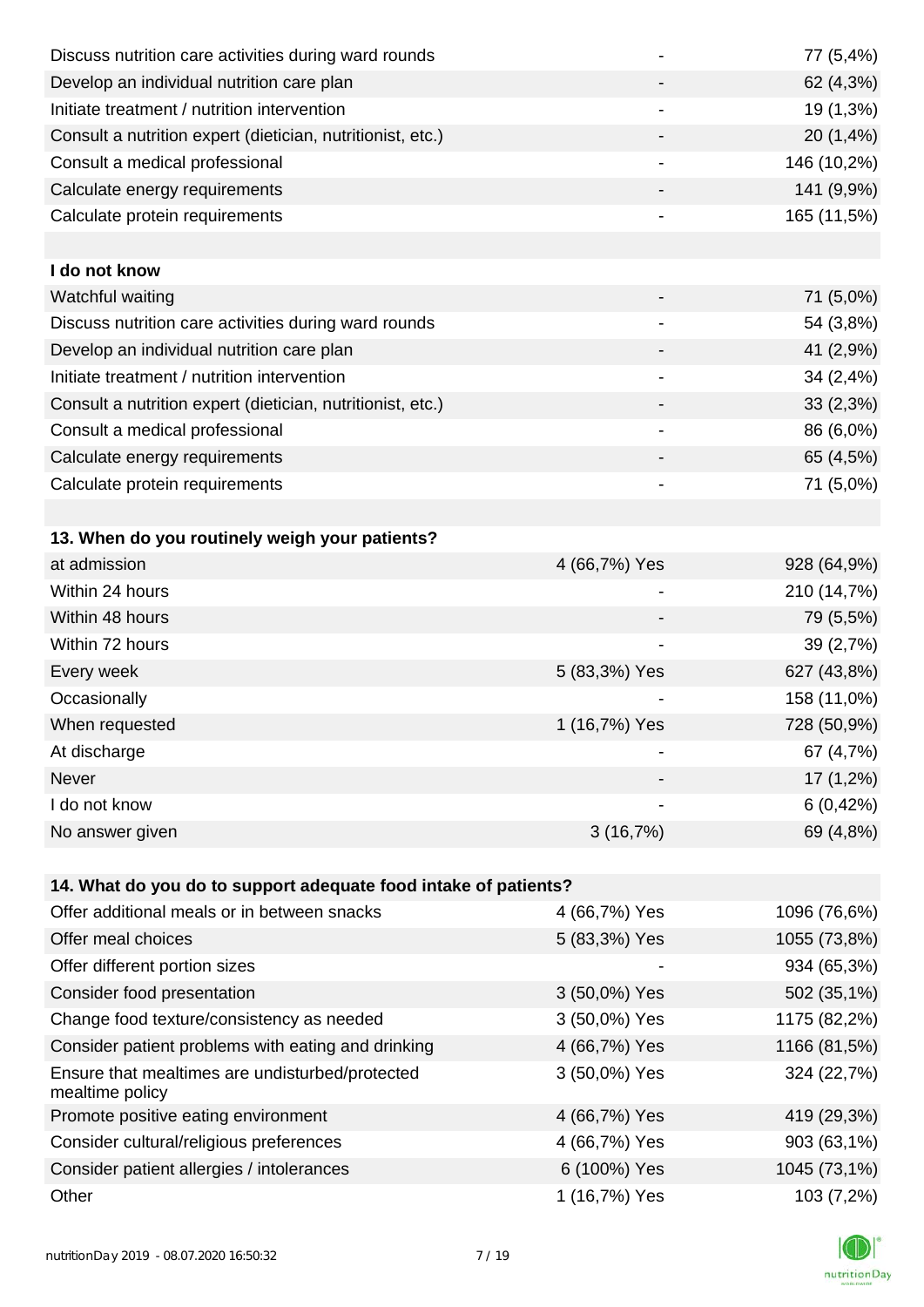| I do not know                                                                        |               | 26 (1,8%)       |
|--------------------------------------------------------------------------------------|---------------|-----------------|
| No answer given                                                                      |               | 67 (4,7%)       |
|                                                                                      |               |                 |
| 15. Which nutrition-related standards or routine activities exist in your unit?      |               |                 |
| Nutrition training is available                                                      | 2 (33,3%) Yes | 821 (57,4%)     |
| Reporting of nutrition related information to hospital<br>managers                   | 3 (50,0%) Yes | 608 (42,5%)     |
| Quality indicators are recorded and reported to national<br>or regional level        | 1 (16,7%) Yes | 448 (31,3%)     |
| Quality indicators are used for internal benchmarking                                | 1 (16,7%) Yes | 513 (35,9%)     |
| Patient feedback about food and food service is collected<br>using a questionnaire   | 5 (83,3%) Yes | 884 (61,8%)     |
| None                                                                                 | 1 (16,7%) Yes | 41 (2,9%)       |
| I do not know                                                                        |               | 61 (4,3%)       |
| No answer given                                                                      |               | 151 (10,6%)     |
|                                                                                      |               |                 |
| 16. At admission what is asked and documented?                                       |               |                 |
| Change in weight                                                                     | 5 (83,3%) Yes | 1104 (77,2%)    |
| Eating habits/difficulties                                                           | 5 (83,3%) Yes | 1041 (72,8%)    |
| Nutrition before admission                                                           | 5 (83,3%) Yes | 823 (57,6%)     |
| None                                                                                 |               | 18 (1,3%)       |
| I do not know                                                                        |               | 33(2,3%)        |
| No answer given                                                                      |               | 153 (10,7%)     |
|                                                                                      |               |                 |
| 17. On what forms is there a specific part about eating, nutrition or malnutrition?  |               |                 |
|                                                                                      |               |                 |
| a. Patient Record has a section for                                                  |               |                 |
| indicating if the patient is malnourished or at risk of<br>malnutrition              | 6 (100%) Yes  | 1037 (72,5%)    |
| nutrition treatment                                                                  | 2 (33,3%) Yes | 837 (58,5%)     |
| None                                                                                 | 1 (16,7%) Yes | 65 (4,5%)       |
| I do not know                                                                        |               | 42 (2,9%)       |
|                                                                                      |               |                 |
| b. Discharge Letter                                                                  |               |                 |
| summarizes nutrition treatment received during stay                                  | 5 (83,3%) Yes | 592 (41,4%)     |
| makes future nutrition-related recommendations                                       |               |                 |
|                                                                                      | 4 (66,7%) Yes | 816 (57,1%)     |
| None                                                                                 |               | 137 (9,6%)      |
| I do not know                                                                        |               | 128 (9,0%)      |
|                                                                                      |               |                 |
| 18. Do you provide brochures about malnutrition to<br>at risk/malnourished patients? | 3 (50,0%) Yes | 519 (45,2%) Yes |
|                                                                                      |               |                 |
| 19. Who filled in this sheet?                                                        |               |                 |
| Head staff                                                                           | 4 (66,7%) Yes | 411 (28,7%)     |
| Dietician                                                                            | 1 (16,7%) Yes | 717 (50,1%)     |
| <b>Nurse</b>                                                                         | 2 (33,3%) Yes | 388 (27,1%)     |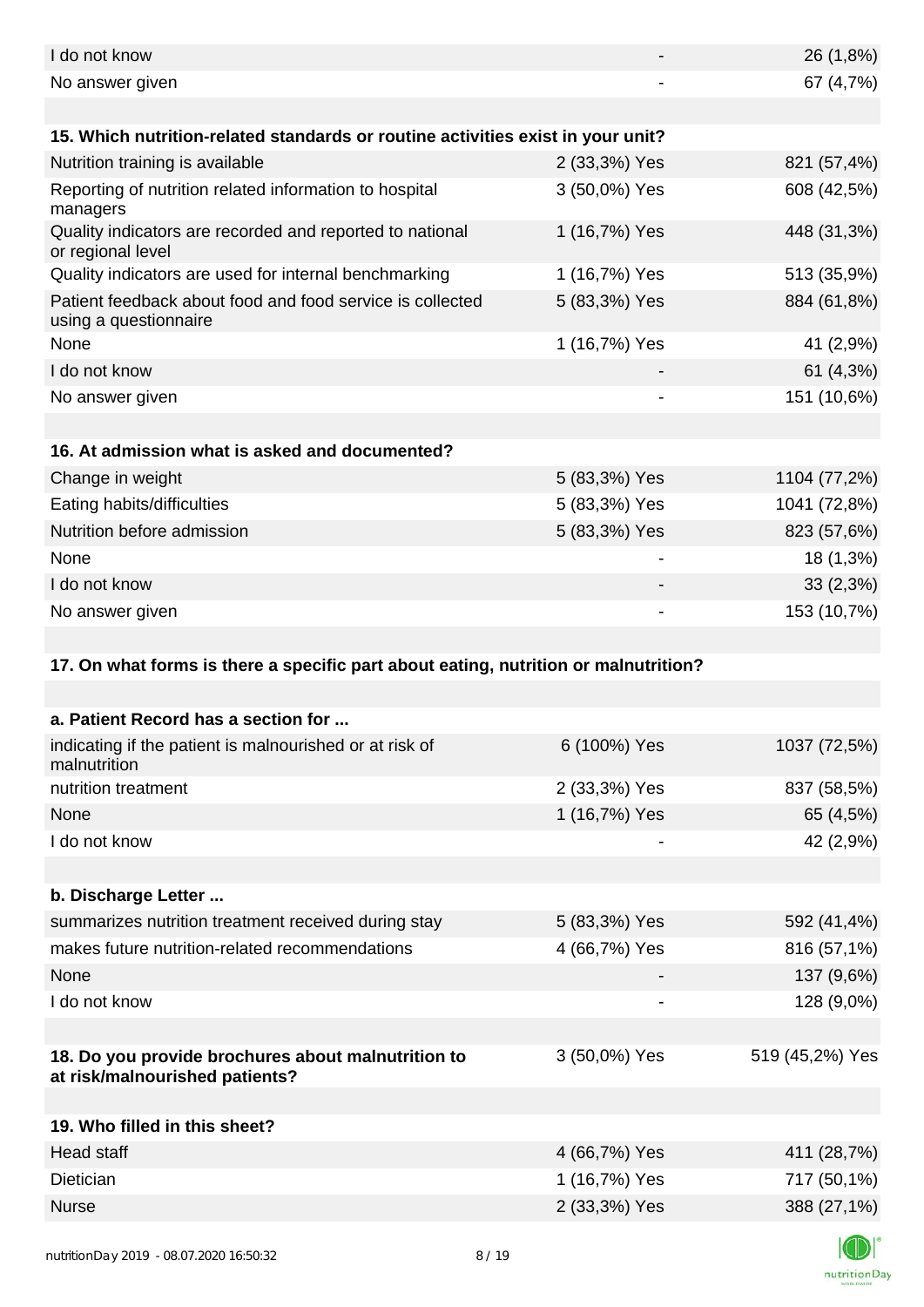| Physician            | $\overline{\phantom{0}}$ | 175 (12,2%) |
|----------------------|--------------------------|-------------|
| Administrative staff |                          | 13 (0,91%)  |
| Other                | $\overline{\phantom{0}}$ | 71 (5,0%)   |
| None                 | $\overline{\phantom{0}}$ |             |
| I do not know        | $\overline{\phantom{a}}$ | $15(1,0\%)$ |

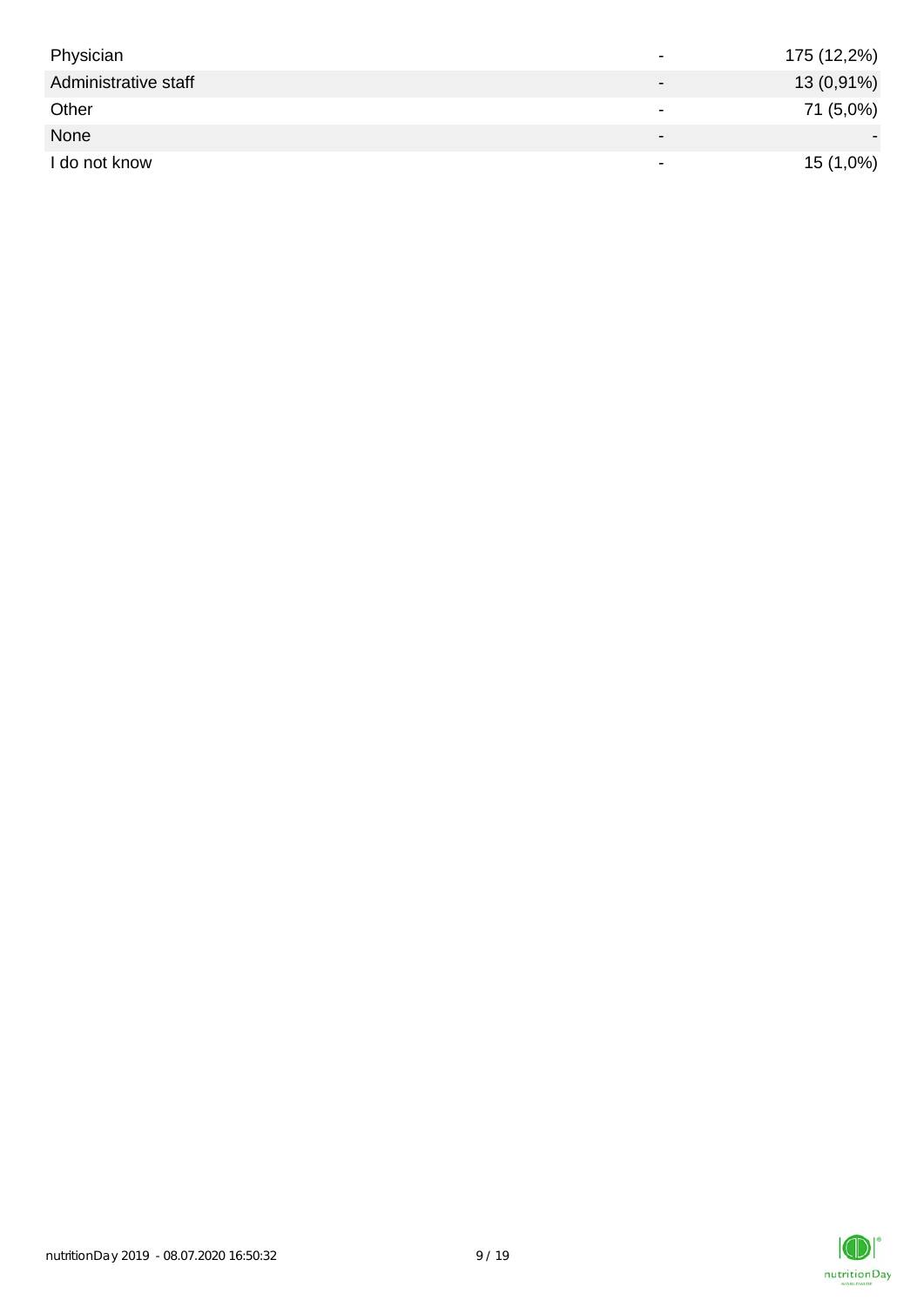|                                                                                         | <b>YOUR RESULTS</b> | <b>REFERENCE RESULTS</b> |
|-----------------------------------------------------------------------------------------|---------------------|--------------------------|
|                                                                                         |                     |                          |
| Total                                                                                   | 72                  | 27195                    |
| Age                                                                                     | 37 [31-60]          | 67 [53-78]               |
| Female                                                                                  | 57 (79,2%)          | 13525 (49,7%)            |
| Weight                                                                                  | $73,1 \pm 16,4$     | $69,9+18,9$              |
| Height                                                                                  | $160 + 7$           | $165 \pm 10$             |
| <b>BMI</b>                                                                              | $28,4\pm 6,3$       | $25,5+5,9$               |
|                                                                                         |                     |                          |
| 1. This hospital admission was                                                          |                     |                          |
| planned                                                                                 | 7(9,7%)             | 9881 (36,3%)             |
| an emergency                                                                            | 63 (87,5%)          | 14977 (55,1%)            |
| I do not know                                                                           | 2(2,8%)             | 2337 (8,6%)              |
| No answer given                                                                         |                     |                          |
|                                                                                         |                     |                          |
| 2a. Diagnosis at admission                                                              |                     |                          |
| 0100 Infectious and parasitic diseases                                                  | 6(8,3%)             | 2442 (9,0%)              |
| 0200 Neoplasms                                                                          | $1(1,4\%)$          | 4873 (17,9%)             |
| 0300 Blood and bloodforming organs and the immune<br>mechanism                          | 1(1,4%)             | 1724 (6,3%)              |
| 0400 Endocrine, nutritional and metabolic diseases                                      | 4(5,6%)             | 3266 (12,0%)             |
| 0500 Mental health                                                                      |                     | 1218 (4,5%)              |
| 0600 Nervous system                                                                     | 4(5,6%)             | 2493 (9,2%)              |
| 0700 Eye and adnexa                                                                     |                     | 339 (1,2%)               |
| 0800 Ear and mastoid process                                                            |                     | 172 (0,63%)              |
| 0900 Circulatory system                                                                 | 7 (9,7%)            | 5629 (20,7%)             |
| 1000 Respiratory system                                                                 | $8(11,1\%)$         | 4217 (15,5%)             |
| 1100 Digestive system                                                                   |                     | 6840 (25,2%)             |
| 1200 Skin and subcutaneous tissue                                                       | 1(1,4%)             | 1244 (4,6%)              |
| 1300 Musculoskeletal system and connective tissue                                       | 1(1,4%)             | 4246 (15,6%)             |
| 1400 Genitourinary system                                                               | $3(4,2\%)$          | 2809 (10,3%)             |
| 1500 Pregnancy, childbirth and the puerperium                                           | 37 (51,4%)          | 222 (0,82%)              |
| 1600 Conditions originating in the perinatal period                                     | 5(6,9%)             | 36 (0,13%)               |
| 1700 Congenital/chromosomal abnormalities                                               |                     | 52 (0,19%)               |
| 1800 Symptoms, signs, abnormal clinical/lab findings                                    | 1(1,4%)             | 1319 (4,9%)              |
| 1900 Injury, poisoning                                                                  | 1(1,4%)             | 724 (2,7%)               |
| 2000 External causes of morbidity and mortality (e.g.<br>transport accidents, assaults) |                     | 671 (2,5%)               |
| 2100 Factors influencing health status and contact with<br>health services              | $3(4,2\%)$          | 990 (3,6%)               |
| No answer given                                                                         |                     |                          |

## **3. Which conditions/comorbidities does this patient have?**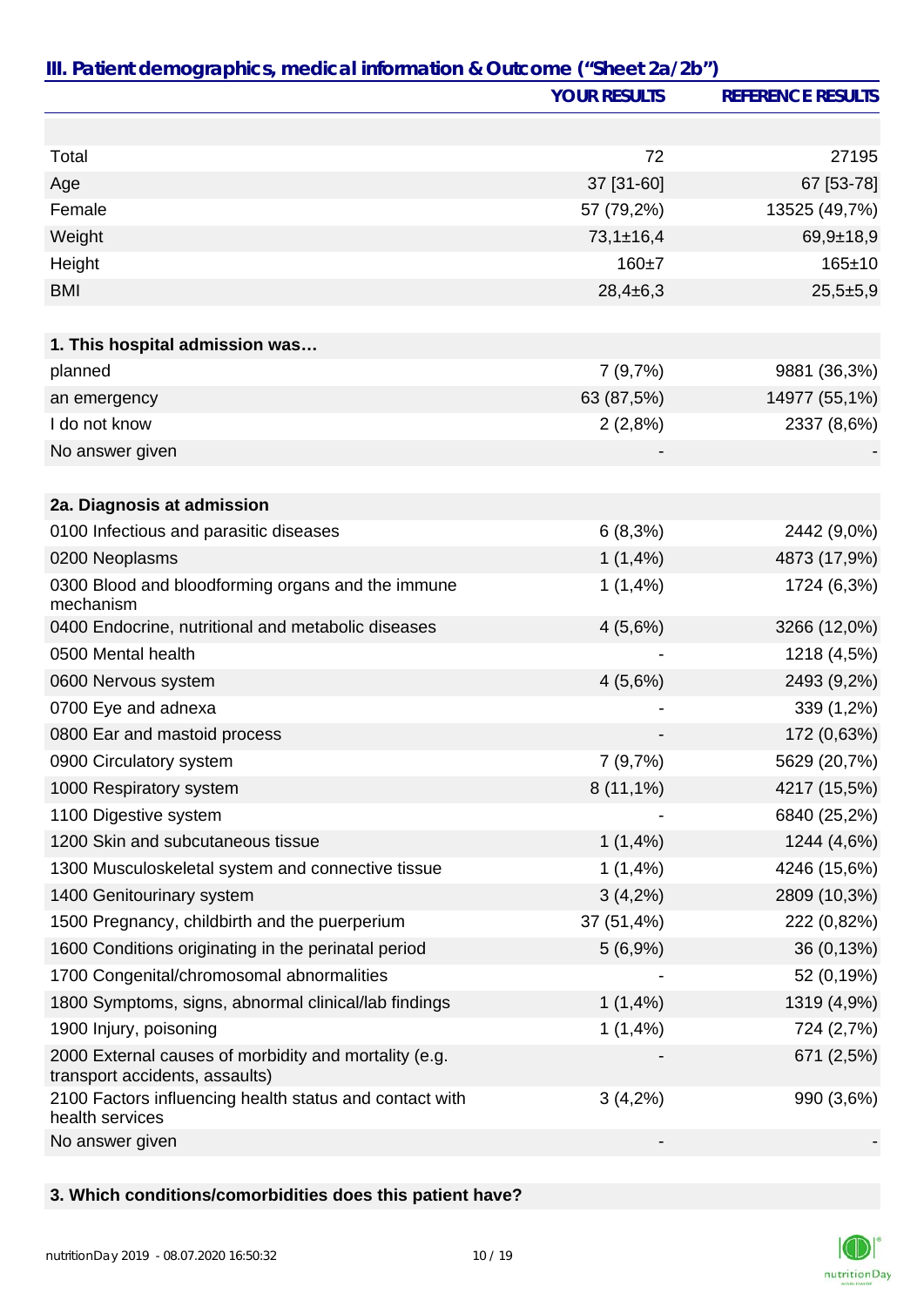| Cardiac insufficiency                                         | $7(11,3\%)$ | 5264 (21,3%)  |
|---------------------------------------------------------------|-------------|---------------|
| Myocardial infarction                                         | $2(3,3\%)$  | 1338 (5,5%)   |
| Chronic lung disease                                          | 4(6,6%)     | 3466 (14,1%)  |
| Cerebral vascular disease                                     | 7(11,5%)    | 2274 (9,3%)   |
| Peripheral vascular disease                                   |             | 2842 (11,6%)  |
| Chronic liver disease                                         | 1(1,7%)     | 1477 (6,1%)   |
| Chronic kidney disease                                        | $7(11,1\%)$ | 2817 (11,6%)  |
| <b>Diabetes</b>                                               | 21 (30,9%)  | 5968 (24,2%)  |
| Cancer                                                        | 2(3,3%)     | 5709 (23,2%)  |
| Infection                                                     | 6(9,5%)     | 3578 (14,6%)  |
| Dementia                                                      | 5(7,9%)     | 1229 (5,1%)   |
| Major depressive disorder                                     | $2(3,2\%)$  | 1233 (5,1%)   |
| Other chronic mental disorder                                 | 1(1,6%)     | 1229 (5,1%)   |
| Other chronic disease                                         | 19 (29,2%)  | 6369 (25,9%)  |
| None                                                          | 31 (43,1%)  | 4869 (17,9%)  |
|                                                               |             |               |
| 4a. Previous operation during this hospital stay              |             |               |
| Yes, planned                                                  | 10 (13,9%)  | 5304 (19,5%)  |
| Yes, acute                                                    |             | 1634 (6,0%)   |
| <b>No</b>                                                     | 62 (86,1%)  | 17917 (65,9%) |
| I do not know                                                 |             | 313 (1,2%)    |
| Missing                                                       |             | 2027 (7,5%)   |
|                                                               |             |               |
| Days since operation                                          | $2[2-2]$    | $3[1-11]$     |
|                                                               |             |               |
| 4b. Planned operation during this hospital stay               |             |               |
| Yes, today or tomorrow                                        | 5(6,9%)     | 1998 (7,3%)   |
| Yes, later                                                    | 5(6,9%)     | 1411 (5,2%)   |
| No                                                            | 61 (84,7%)  | 19908 (73,2%) |
| I do not know                                                 |             | 1082 (4,0%)   |
| Missing                                                       | 1(1,4%)     | 2796 (10,3%)  |
|                                                               |             |               |
| 5. Previous ICU admission during this hospital stay?<br>(Yes) | 5(6,9%)     | 2731 (10,6%)  |
|                                                               |             |               |
| 6. Is this patient terminally ill?                            | 12 (16,7%)  | 1729 (6,4%)   |
|                                                               |             |               |
| 7. Fluid status                                               |             |               |
| Normal                                                        | 62 (86,1%)  | 20820 (76,6%) |
| Overloaded                                                    | $3(4,2\%)$  | 1466 (5,4%)   |
| Dehydrated                                                    | 7(9,7%)     | 1298 (4,8%)   |
| I do not know                                                 |             | 3611 (13,3%)  |
| Missing                                                       |             |               |

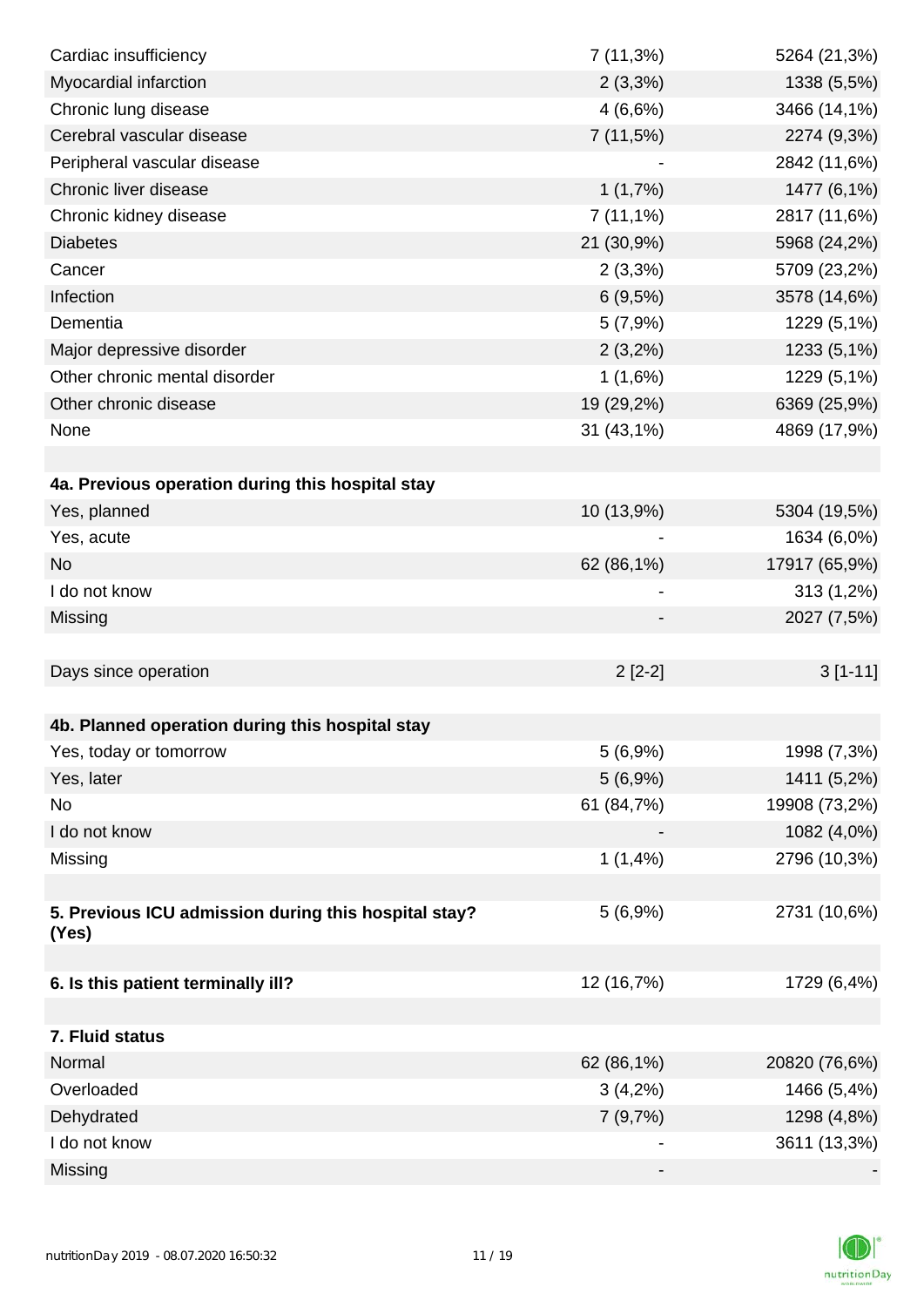| 8. Number of different medications planned                                               |             |               |
|------------------------------------------------------------------------------------------|-------------|---------------|
| Oral                                                                                     | $3[2-5]$    | $5[2-8]$      |
| Other                                                                                    | $1[0-2]$    | $2[1-4]$      |
|                                                                                          |             |               |
| 9. Was this patient identified as malnourished or at risk of malnutrition?               |             |               |
| Malnourished                                                                             | 11 (15,3%)  | 3264 (12,0%)  |
| At risk                                                                                  | 9(12,5%)    | 4856 (17,9%)  |
| <b>No</b>                                                                                | 47 (65,3%)  | 16820 (61,8%) |
| I do not know                                                                            | 5(6,9%)     | 2255 (8,3%)   |
| Missing                                                                                  |             |               |
|                                                                                          |             |               |
| 10. IV Fluids                                                                            |             |               |
| Electrolyte solution (NaCl, Ringers lactate, etc)                                        | 37 (51,4%)  | 9496 (34,9%)  |
| 5% Glucose solution                                                                      | $8(11,1\%)$ | 2615 (9,6%)   |
|                                                                                          |             |               |
| 11. Number of ONS drinks planned                                                         | $0 [0-0]$   | $0[0-0]$      |
|                                                                                          |             |               |
| 12. Nutrition intake                                                                     |             |               |
| Regular hospital food                                                                    | 57 (79,2%)  | 15788 (58,1%) |
| Fortified/enriched hospital food                                                         | 29 (40,3%)  | 3133 (11,5%)  |
| Protein/energy supplement (e.g. ONS drinks)                                              | 7(9,7%)     | 4012 (14,8%)  |
| <b>Enteral nutrition</b>                                                                 | 5(6,9%)     | 1315 (4,8%)   |
| Parenteral nutrition                                                                     | 2(2,8%)     | 1286 (4,7%)   |
| Special diet                                                                             | 19 (26,4%)  | 8834 (32,5%)  |
| None                                                                                     | 2(2,8%)     | 1283 (4,7%)   |
|                                                                                          |             |               |
| 13a. All lines and Tubes                                                                 |             |               |
| <b>Central Venous</b>                                                                    |             | 2360 (9,2%)   |
| Peripheral venous access                                                                 | 12 (16,7%)  | 12501 (48,7%) |
| Nasogastric                                                                              |             | 680 (2,6%)    |
| Nasojejunal                                                                              |             | 135 (0,53%)   |
| Nasoduadenal                                                                             |             | 99 (0,39%)    |
| Enterostoma                                                                              |             | 126 (0,49%)   |
| Percutaneous endoscopy/surgical gastrostomy                                              | $3(4,2\%)$  | 234 (0,91%)   |
| Percutaneous endoscopy/surgical jejunostomy                                              | 2(2,8%)     | 95 (0,37%)    |
| None                                                                                     | 56 (77,8%)  | 12303 (45,2%) |
|                                                                                          |             |               |
| 13b. Were there complications with nutrition related lines<br>and tubes since admission? |             |               |
| Yes, previously                                                                          | $3(4,2\%)$  | 362 (1,3%)    |
| Yes, ongoing                                                                             | 2(2,8%)     | 227 (0,83%)   |
| <b>No</b>                                                                                | 63 (87,5%)  | 21227 (78,1%) |
| I do not know                                                                            | 2(2,8%)     | 2312 (8,5%)   |
| Missing                                                                                  | 2(2,8%)     | 3067 (11,3%)  |

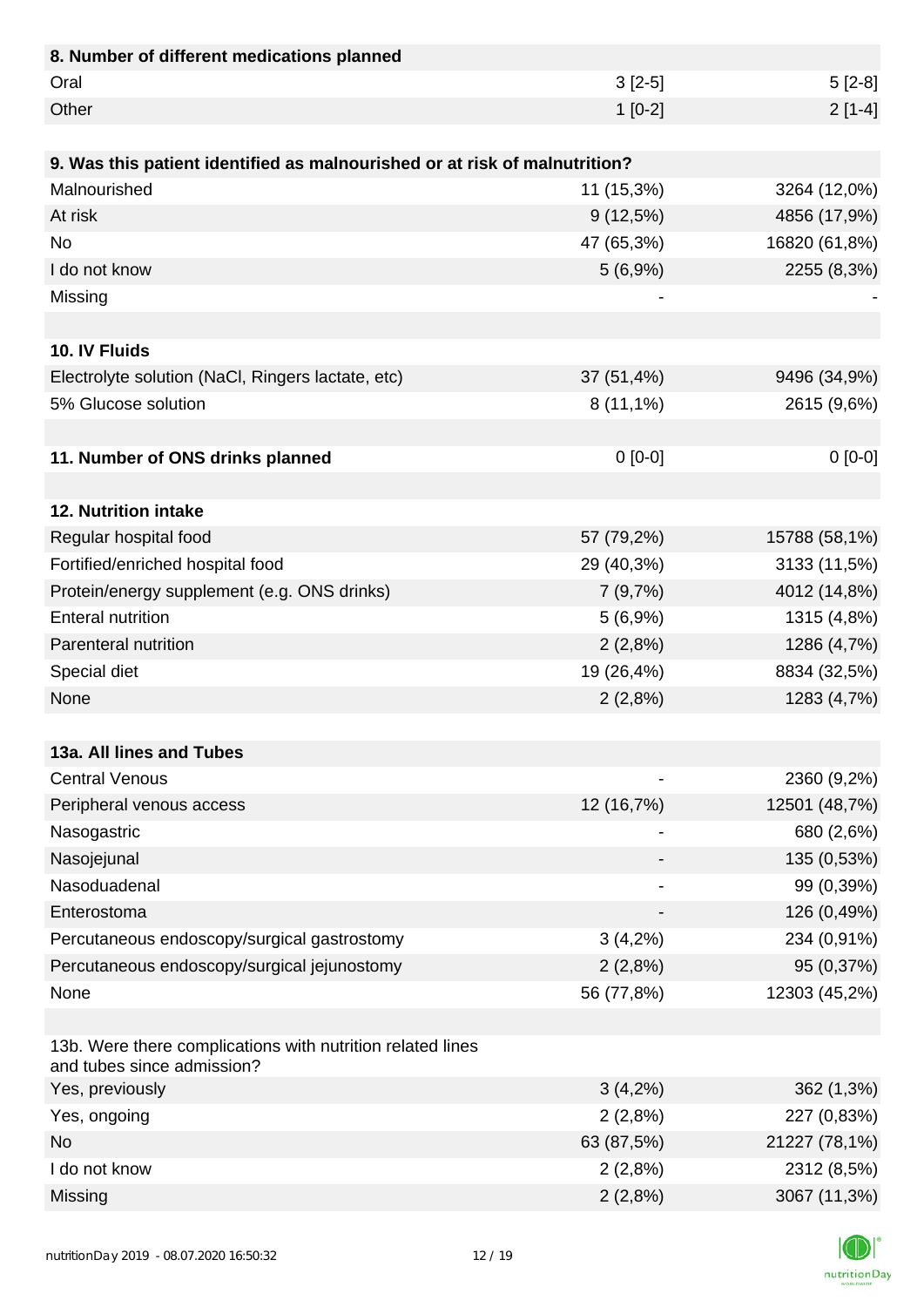| 14. Please indicate if any of the following was done for this patient since admission |             |               |
|---------------------------------------------------------------------------------------|-------------|---------------|
| Energy requirements were determined                                                   | 39 (54,2%)  | 9593 (37,3%)  |
| Protein requirements were determined                                                  | 30 (41,7%)  | 8543 (33,3%)  |
| Food/Nutrition intake was recorded in the patient record                              | 39 (54,2%)  | 11079 (43,1%) |
| Nutrition treatment plan was developed                                                | 23 (31,9%)  | 9042 (35,2%)  |
| Nutrition expert was consulted                                                        | 24 (33,3%)  | 9313 (36,3%)  |
| Malnutrition status is recorded in the patient record                                 | 25 (34,7%)  | 8238 (32,1%)  |
| None                                                                                  |             |               |
|                                                                                       |             |               |
| 15a. Energy goal                                                                      |             |               |
| $< 500$ kcal                                                                          | $1(1,4\%)$  | 1046 (3,8%)   |
| 500-999 kcal                                                                          |             | 269 (0,99%)   |
| 1000-1499 kcal                                                                        | $9(12,5\%)$ | 2400 (8,8%)   |
| 1500-1999 kcal                                                                        | 29 (40,3%)  | 8218 (30,2%)  |
| >=2000 kcal                                                                           | 19 (26,4%)  | 2704 (9,9%)   |
| Not determined                                                                        | 14 (19,4%)  | 8749 (32,2%)  |
| I do not know                                                                         |             | 2265 (8,3%)   |
| Missing                                                                               |             | 1544 (5,7%)   |
|                                                                                       |             |               |
| 15b. Energy intake                                                                    |             |               |
| $< 500$ kcal                                                                          | 1(1,4%      | 1697 (6,2%)   |
| 500-999 kcal                                                                          | 2(2,8%)     | 1257 (4,6%)   |
| 1000-1499 kcal                                                                        | 12 (16,7%)  | 3424 (12,6%)  |
| 1500-1999 kcal                                                                        | 24 (33,3%)  | 5999 (22,1%)  |
| >=2000 kcal                                                                           | 19 (26,4%)  | 1448 (5,3%)   |
| Not determined                                                                        | 14 (19,4%)  | 8533 (31,4%)  |
| I do not know                                                                         |             | 3276 (12,0%)  |
| Missing                                                                               |             | 1561 (5,7%)   |
|                                                                                       |             |               |
| 16. Since admission, this patient's health status has                                 |             |               |
| Improved                                                                              | 54 (75,0%)  | 12837 (47,2%) |
| Deteriorated                                                                          | 2(2,8%)     | 1433 (5,3%)   |
| Remained the same                                                                     | 16 (22,2%)  | 7057 (25,9%)  |
| This patient has just been admitted                                                   |             | 1699 (6,2%)   |
| I do not know                                                                         |             | 2663 (9,8%)   |
| Missing                                                                               |             | 1506 (5,5%)   |
|                                                                                       |             |               |
| Length of hospital stay (days)                                                        | $5[3-12]$   | 12 [6-23]     |
|                                                                                       |             |               |
| <b>Outcome Code</b>                                                                   |             |               |
| 1= Still in the hospital                                                              | 10 (13,9%)  | 2601 (9,6%)   |
| 2= Transferred to another hospital                                                    |             | 571 (2,1%)    |
| 3= Transferred to long term care                                                      | 1(1,4%)     | 1107 (4,1%)   |
| putrition Day 2010 08 07 2020 14:50:22                                                | 12/10       |               |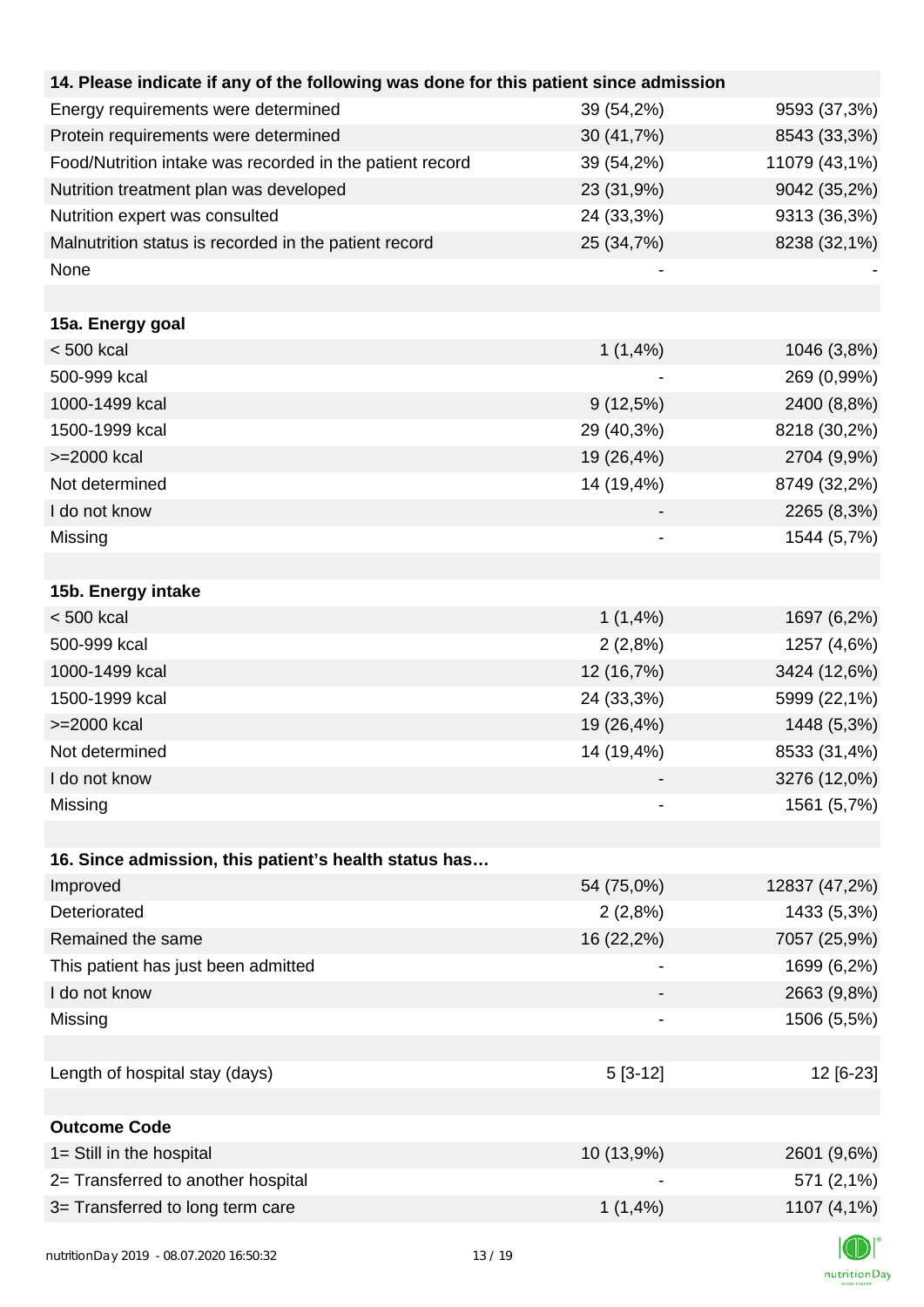| 4= Rehabilitation                    |              | 1222 (4,5%)   |
|--------------------------------------|--------------|---------------|
| 5= Discharged home                   | 59 (81,9%)   | 20149 (74,1%) |
| $6 = Death$                          | 1(1,4%       | 845 (3,1%)    |
| $7 =$ Others                         | 1(1,4%)      | 507 (1,9%)    |
| Missing                              |              | 193 (0,71%)   |
|                                      |              |               |
| <b>Readmitted since ND</b>           |              |               |
| $1 = No$                             | 47 (77,0%)   | 18115 (75,8%) |
| 2= Yes, same hospital planned        | 1(1,6%)      | 1637 (6,9%)   |
| 3= Yes, same hospital unplanned      | $11(18,0\%)$ | 1465 (6,1%)   |
| 4= Yes, different hospital planned   |              | 112 (0,47%)   |
| 5= Yes, different hospital unplanned |              | 112 (0,47%)   |
| 6= Unknown                           | 1(1,6%)      | 796 (3,3%)    |
| Missing                              | 1(1,6%)      | 1597 (6,7%)   |

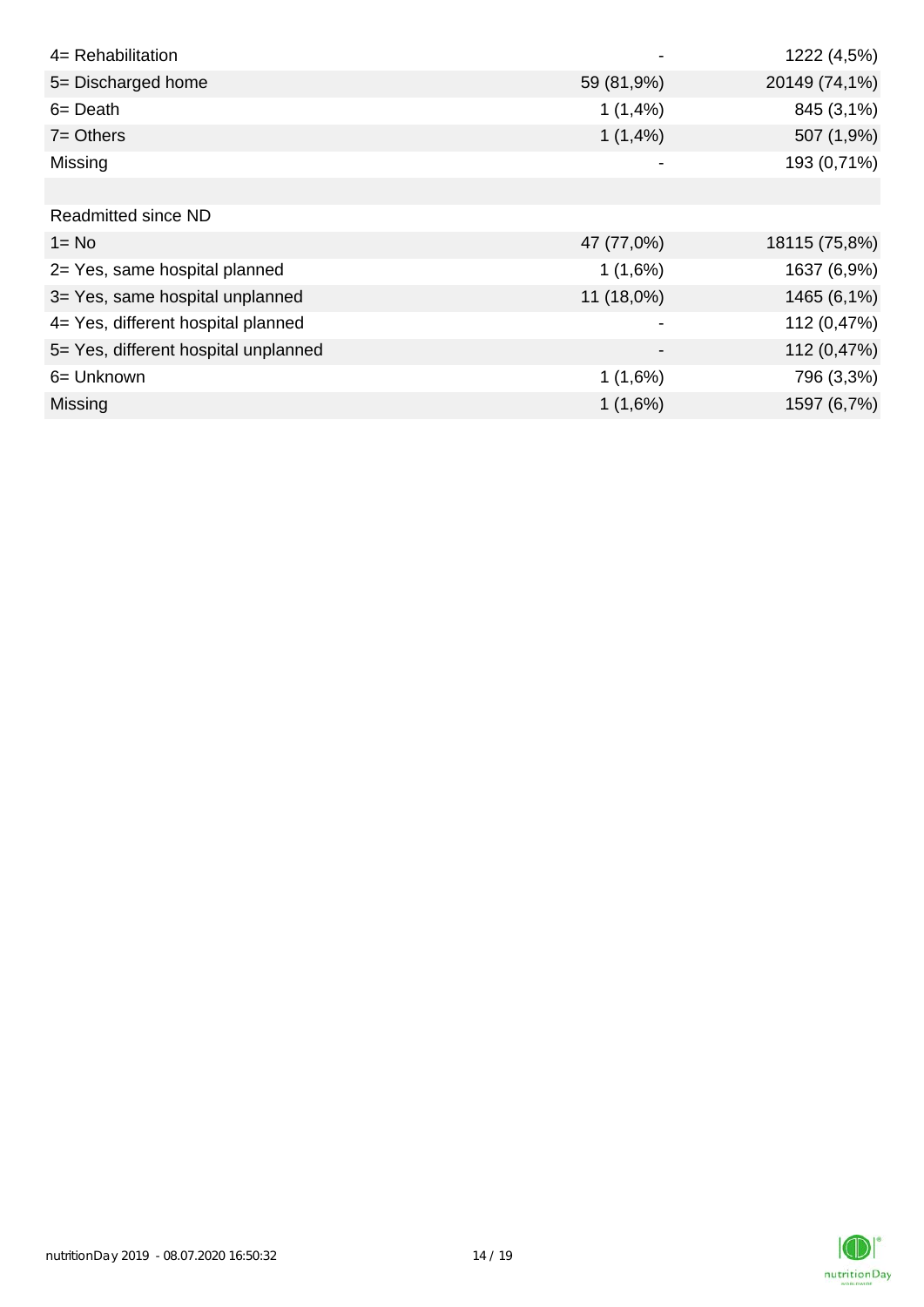| IV. Patient's perspective: Medical history, nutrition status & intake today ("Sheet 3a/3b") |                     |                          |
|---------------------------------------------------------------------------------------------|---------------------|--------------------------|
|                                                                                             | <b>YOUR RESULTS</b> | <b>REFERENCE RESULTS</b> |
|                                                                                             |                     |                          |
| 1. What are your typical dietary habits?                                                    |                     |                          |
| No special dietary habits                                                                   | 50 (69,4%)          | 17526 (66,5%)            |
| I am vegetarian                                                                             | $3(4,2\%)$          | 510 (1,9%)               |
| I adhee to a vegan diet                                                                     |                     | 193 (0,73%)              |
| I eat gluten-free diet                                                                      |                     | 244 (0,93%)              |
| I avoid added sugars                                                                        | $3(4,2\%)$          | 3934 (14,9%)             |
| I avoid carbohydrates                                                                       | 2(2,8%)             | 1502 (5,7%)              |
| I eat a low fat-diet                                                                        | 4(5,6%)             | 2899 (11,0%)             |
| I am lactose intolerant                                                                     | 2(2,8%)             | 946 (3,6%)               |
| Other special diet due to intolerances/allergies                                            | 2(2,8%)             | 469 (1,8%)               |
| Other                                                                                       | 14 (19,4%)          | 1854 (7,0%)              |
| No answer given                                                                             |                     | 1891 (7,2%)              |
|                                                                                             |                     |                          |
| 2. Where did you live before your current hospital admission?                               |                     |                          |
| At home                                                                                     | 59 (81,9%)          | 22025 (83,6%)            |
| In a nursing home or other live-in facility                                                 |                     | 836 (3,2%)               |
| I was transferred from another hospital                                                     | 11 (15,3%)          | 1411 (5,4%)              |
| Other                                                                                       | 2(2,8%)             | 374 (1,4%)               |
| Missing                                                                                     |                     | 1694 (6,4%)              |
|                                                                                             |                     |                          |
| 3. In general, are you able to walk?                                                        |                     |                          |
| Yes                                                                                         | 47 (65,3%)          | 16014 (60,8%)            |
| Yes, with someone's help                                                                    | 10 (13,9%)          | 2580 (9,8%)              |
| Yes, independently using a cane, walker, or crutches                                        |                     | 3466 (13,2%)             |
| No, I have a wheelchair                                                                     | 2(2,8%)             | 1033 (3,9%)              |
| No, I am bedridden                                                                          | 12 (16,7%)          | 1462 (5,6%)              |
| Missing                                                                                     | 1(1,4%)             | 1785 (6,8%)              |
|                                                                                             |                     |                          |
| 4. In general, how would you say your health is?                                            |                     |                          |
| Very good                                                                                   | 14 (19,4%)          | 1854 (7,0%)              |
| Good                                                                                        | 24 (33,3%)          | 8966 (34,0%)             |
| Fair                                                                                        | 28 (38,9%)          | 9409 (35,7%)             |
| Poor                                                                                        | 6(8,3%)             | 3513 (13,3%)             |
| Very poor                                                                                   |                     | 824 (3,1%)               |
| Missing                                                                                     |                     | 1774 (6,7%)              |
|                                                                                             |                     |                          |
| 5. Over the last 12 months prior to your current hospital admission approximately           |                     |                          |
| how many times have you seen a doctor?                                                      | $4[2-9]$            | $5[2-10]$                |
| how many times have you been admitted to the                                                | $1[1-2]$            | $1[0-2]$                 |

| how many times have you been admitted to the |
|----------------------------------------------|
| hospital (Emergency room, any ward)?         |

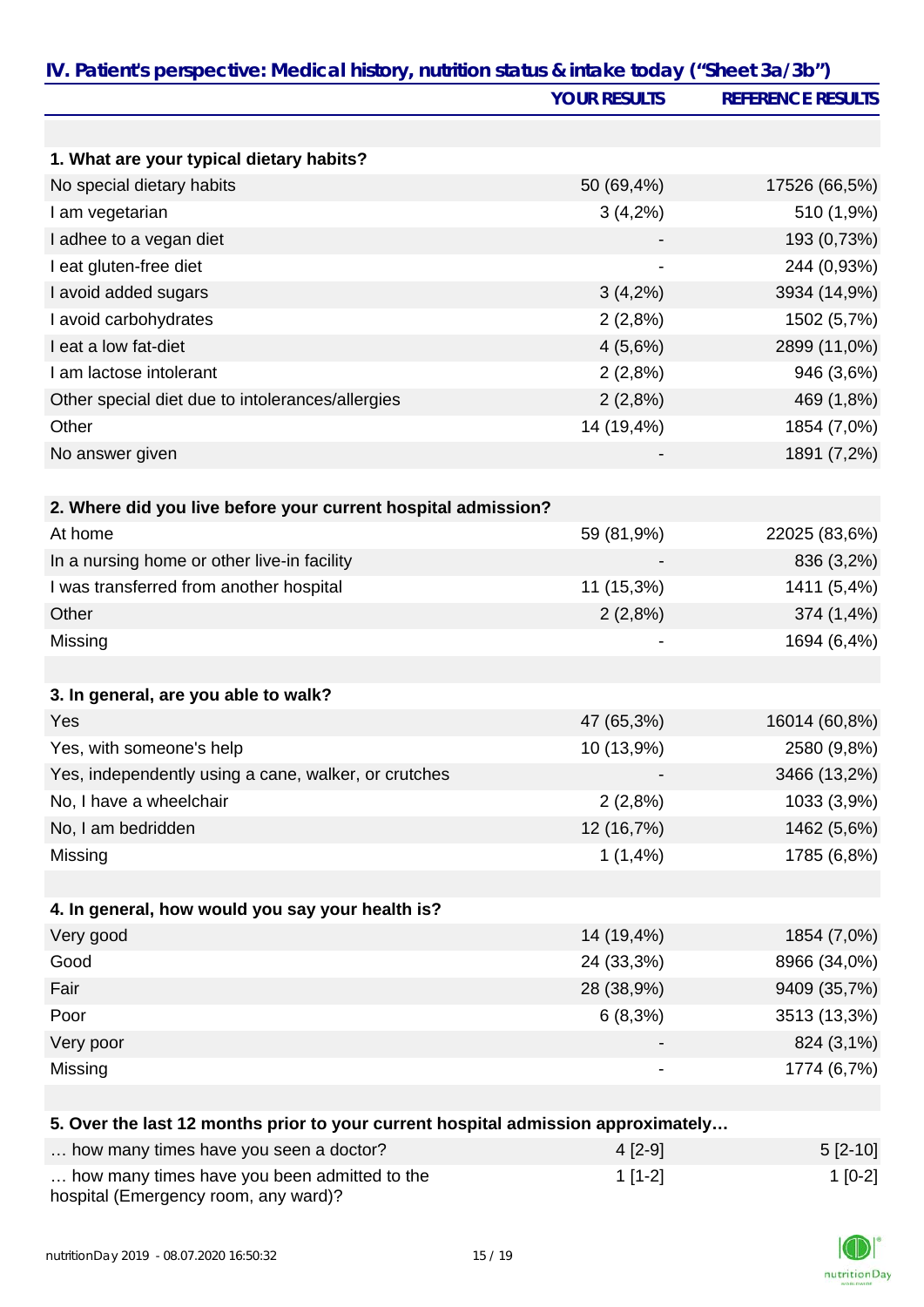| how many nights in total have you spent in hospital? | $4$ [2-8] | $5[0-15]$ |
|------------------------------------------------------|-----------|-----------|
|------------------------------------------------------|-----------|-----------|

| 6. How many different medications do you take routinely each day (prior to hospitalisation)? |             |               |
|----------------------------------------------------------------------------------------------|-------------|---------------|
| $1 - 2$                                                                                      | 14 (19,4%)  | 4936 (18,7%)  |
| $3-5$                                                                                        | 14 (19,4%)  | 6672 (25,3%)  |
| More than 5                                                                                  | 12 (16,7%)  | 7906 (30,0%)  |
| None                                                                                         | 29 (40,3%)  | 3926 (14,9%)  |
| I do not know                                                                                | 2(2,8%)     | 1077 (4,1%)   |
| Missing                                                                                      | $1(1,4\%)$  | 1823 (6,9%)   |
| 7. Do you have health insurance?                                                             |             |               |
| Yes, private insurance only                                                                  | 17 (23,6%)  | 4253 (16,1%)  |
| Yes, public insurance only                                                                   | 30 (41,7%)  | 12350 (46,9%) |
| Yes, both                                                                                    | 12 (16,7%)  | 3229 (12,3%)  |
| None                                                                                         | 11 (15,3%)  | 2938 (11,2%)  |
| I prefer not to answer                                                                       | 1(1,4%      | 1314 (5,0%)   |
| Missing                                                                                      | 1(1,4%)     | 2256 (8,6%)   |
|                                                                                              |             |               |
| 8. What was your weight 5 years ago?                                                         | 65 [58-72]  | 72 [60-85]    |
| I do not know                                                                                | 14 (19,4%)  | 6267 (23,8%)  |
|                                                                                              |             |               |
| 9a. Have you lost weight within the last 3 months?                                           |             |               |
| Yes, intentionally                                                                           | $8(11,1\%)$ | 2468 (9,4%)   |
| Yes, unintentionally                                                                         | 16 (22,2%)  | 10065 (38,2%) |
| No, my weight stayed the same                                                                | 10 (13,9%)  | 7869 (29,9%)  |
| No, I gained weight                                                                          | 28 (38,9%)  | 2857 (10,8%)  |
| I do not know                                                                                | 7(9,7%)     | 2512 (9,5%)   |
| Missing                                                                                      | $3(4,2\%)$  | 569 (2,2%)    |
|                                                                                              |             |               |
| 9b. If yes, how many kg did you lose?                                                        | $7[4-10]$   | 6 [4-10]      |
| I do not know                                                                                | $7(29,2\%)$ | 1997 (15,9%)  |
|                                                                                              |             |               |
| 10. Did you know about your hospitalisation two days<br>before admission? (Yes)              | 19 (28,4%)  | 9602 (40,6%)  |
|                                                                                              |             |               |
| 11. Please indicate if you                                                                   |             |               |
| were weighed at admission                                                                    | 42 (58,3%)  | 14112 (57,4%) |
| were informed about your nutrition status                                                    | 42 (58,3%)  | 8364 (34,3%)  |
| were informed about nutrition care options                                                   | 19 (26,4%)  | 7769 (31,9%)  |
| received special nutrition care                                                              | 17 (23,6%)  | 7463 (30,7%)  |
|                                                                                              |             |               |
| 12 How wall have you eaten in the week before you were admitted to the beenital?             |             |               |

| 12. How well have you eaten in the week before you were admitted to the hospital? |            |               |
|-----------------------------------------------------------------------------------|------------|---------------|
| More than normal                                                                  | 8(11,6%)   | 1163 (4,4%)   |
| Normal                                                                            | 43 (62,3%) | 15832 (60,4%) |

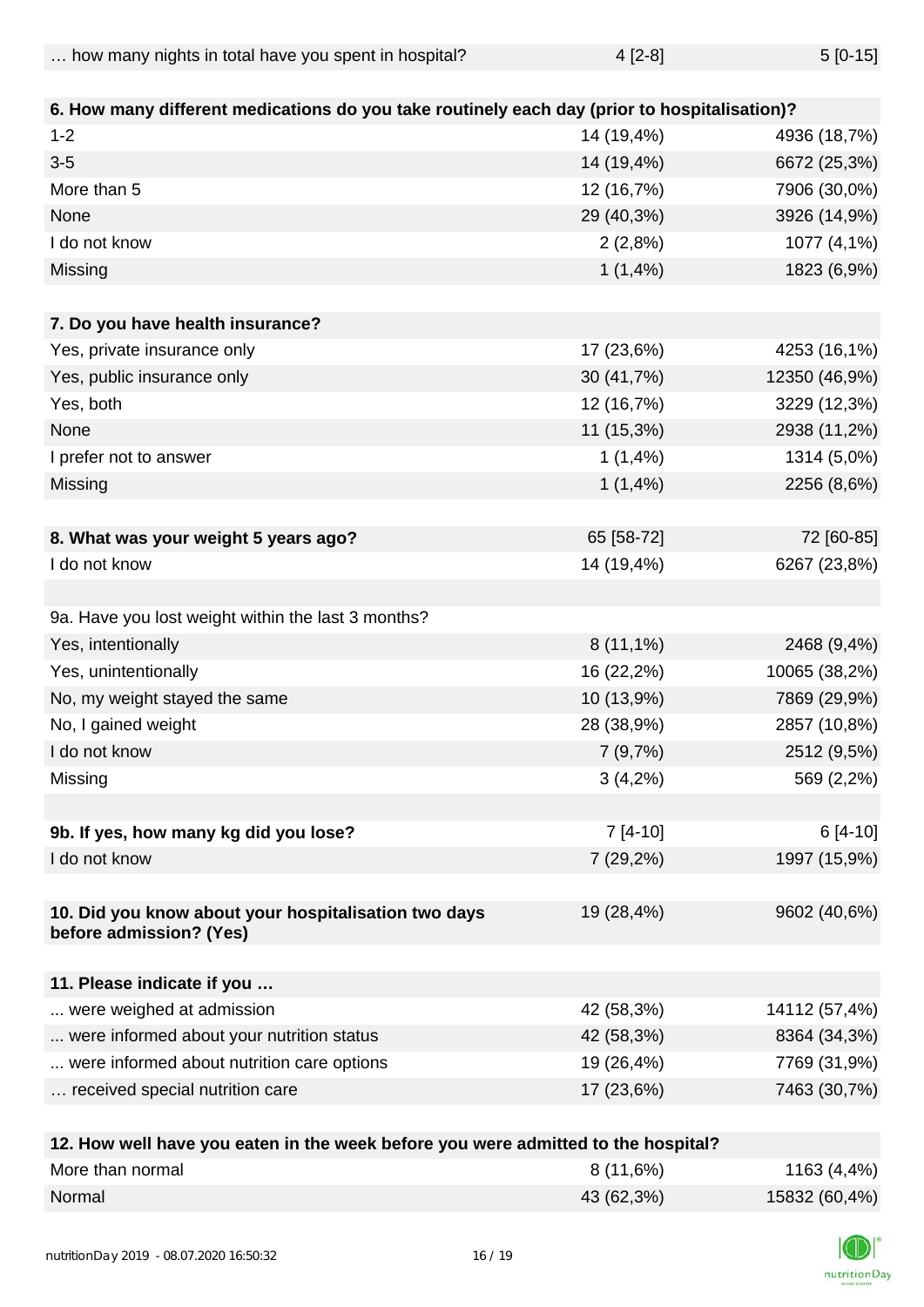| About 3/4 of normal                                                            | $7(10,1\%)$ | 2728 (10,4%)  |
|--------------------------------------------------------------------------------|-------------|---------------|
| About half of normal                                                           | $7(10,1\%)$ | 3287 (12,5%)  |
| About a quarter to nearly nothing                                              | 4(5,8%)     | 2496 (9,5%)   |
| I do not know                                                                  |             | 264 (1,0%)    |
| Missing                                                                        |             | 443 (1,7%)    |
|                                                                                |             |               |
| 13. In general, how satisfied are you with the food at the hospital?           |             |               |
| Very satisfied                                                                 | 12 (17,4%)  | 6066 (23,1%)  |
| Somewhat satisfied                                                             | 23 (33,3%)  | 8166 (31,2%)  |
| <b>Neutral</b>                                                                 | 20 (29,0%)  | 4867 (18,6%)  |
| <b>Dissatisfied</b>                                                            | $7(10,1\%)$ | 2103 (8,0%)   |
| Very dissatisfied                                                              | 3(4,3%)     | 726 (2,8%)    |
| I do not know                                                                  | 3(4,3%)     | 2021 (7,7%)   |
| Missing                                                                        | 1(1,4%)     | 2264 (8,6%)   |
|                                                                                |             |               |
| 14. Did you get any help with eating TODAY?                                    |             |               |
| Yes, from family or friends                                                    | 11 (15,9%)  | 2448 (9,3%)   |
| Yes, from hospital staff                                                       | 2(2,9%)     | 1670 (6,4%)   |
| No                                                                             | 51 (73,9%)  | 19193 (73,2%) |
| I do not know                                                                  |             | $302(1,2\%)$  |
| Missing                                                                        | 5(7,2%)     | 2600 (9,9%)   |
|                                                                                |             |               |
| 15. Were you able to eat without interruption TODAY?                           | 41 (62,1%)  | 17231 (74,2%) |
| (Yes)                                                                          |             |               |
|                                                                                |             |               |
| 16a. Please indicate how much hospital food you ate for lunch or dinner TODAY: |             |               |
| About all                                                                      | 12 (17,4%)  | 12095 (46,1%) |
| 1/2                                                                            | 32 (46,4%)  | 6486 (24,7%)  |
| 1/4                                                                            | 20 (29,0%)  | 3353 (12,8%)  |
| Nothing                                                                        | 5(7,2%)     | 3130 (11,9%)  |
| Missing                                                                        |             | 1149 (4,4%)   |
|                                                                                |             |               |
| 16b. The portion size of the meal I ordered TODAY was<br>Standard              | 42 (60,9%)  | 15979 (61,0%) |
| Smaller                                                                        | $3(4,3\%)$  | 2367 (9,0%)   |
| Larger                                                                         | 6(8,7%)     | 1119 (4,3%)   |
| I do not know                                                                  | 15 (21,7%)  | 2429 (9,3%)   |
| Missing                                                                        | 3(4,3%)     | 4319 (16,5%)  |
|                                                                                |             |               |
| 17. If you did not eat everything of your meal, please tell us why:            |             |               |
| I did not like the type of food offered                                        | 22 (38,6%)  | 2061 (15,9%)  |
| I did not like the smell/taste of the food                                     | 14 (24,6%)  | 1569 (12,1%)  |
| The food did not fit my cultural/religious preferences                         | $6(10,5\%)$ | 143 (1,1%)    |
| The food was too hot                                                           |             | 59 (0,45%)    |
|                                                                                |             |               |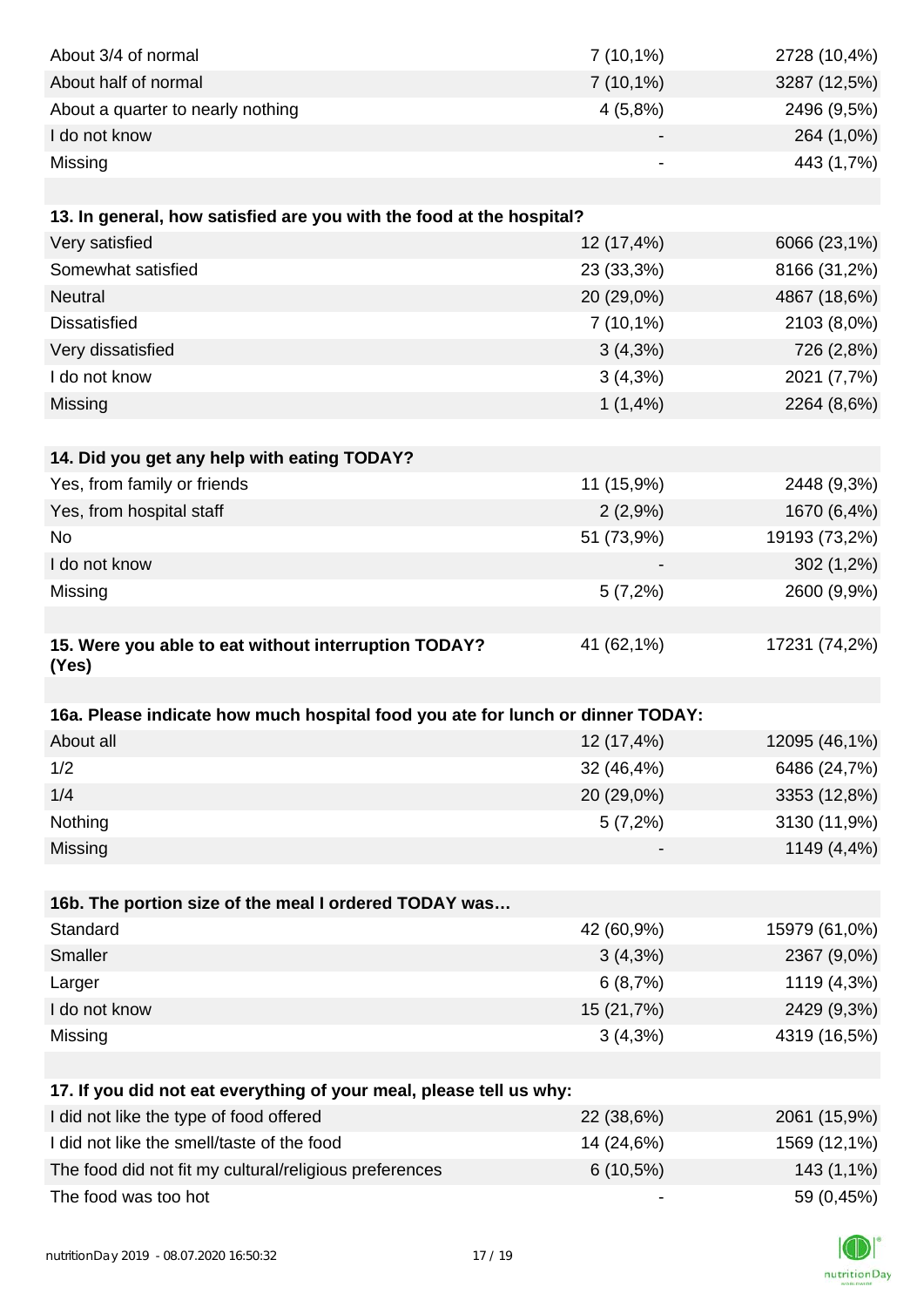| 1(1,8%)     | 296 (2,3%)   |
|-------------|--------------|
| $3(5,3\%)$  | 96 (0,74%)   |
| 1(1,8%)     | 2205 (17,0%) |
| 18 (31,6%)  | 3830 (29,5%) |
| 1(1,8%)     | 761 (5,9%)   |
| $9(15,8\%)$ | 1427 (11,0%) |
| $6(10,5\%)$ | 1029 (7,9%)  |
| $9(15,8\%)$ | 789 (6,1%)   |
| 1(1,8%)     | 208 (1,6%)   |
|             | 1289 (9,9%)  |
| $1(1,8\%)$  | 766 (5,9%)   |
| 5(8,8%)     | 139 (1,1%)   |
| $4(7,0\%)$  | 1829 (14,1%) |
|             |              |

| 18. Enter the number of glasses/cups of the drinks you consumed in the last 24 hours |           |           |  |  |
|--------------------------------------------------------------------------------------|-----------|-----------|--|--|
| Water                                                                                | 4 [3-6]   | $3[2-5]$  |  |  |
| Tea                                                                                  | $1$ [0-1] | $1$ [0-2] |  |  |
| Coffee                                                                               | $0$ [0-1] | $1$ [1-2] |  |  |
| Milk                                                                                 | $1$ [0-1] | $1$ [0-1] |  |  |

| Fruit juice                                                         | $1 [0-1]$   | $1[0-2]$     |
|---------------------------------------------------------------------|-------------|--------------|
| Soft drinks                                                         | $0 [0-0]$   | $0 [0-1]$    |
| <b>Nutrition drink</b>                                              | $0[0-0]$    | $0[0-1]$     |
| Other                                                               | $0[0-0]$    | $0 [0-1]$    |
|                                                                     |             |              |
| 19a. Did you eat any food apart from hospital food<br><b>TODAY?</b> | 24 (37,5%)  | 6580 (28,9%) |
|                                                                     |             |              |
| 19b. If yes, what did you eat?                                      |             |              |
| Sweet snacks                                                        | $2(8,3\%)$  | 1928 (29,3%) |
| Salty snacks                                                        | $6(25,0\%)$ | 749 (11,4%)  |
| Homemade food                                                       | $7(29,2\%)$ | 963 (14,6%)  |
| <b>Fruits</b>                                                       | 4(16,7%)    | 2551 (38,8%) |
| Dairy products                                                      | 3(12,5%)    | 724 (11,0%)  |
| Food delivered/restaurant                                           | 4(16,7%)    | 293 (4,5%)   |
| Sandwich                                                            | 4 (16,7%)   | 421 (6,4%)   |
| Other                                                               | $5(20,8\%)$ | 1042 (15,8%) |
|                                                                     |             |              |

| 20. How has your food intake changed since your hospital admission? |             |               |  |  |
|---------------------------------------------------------------------|-------------|---------------|--|--|
| Increased                                                           | 8(11,6%)    | 3706 (14,1%)  |  |  |
| Decreased                                                           | 23 (33,3%)  | 7774 (29,7%)  |  |  |
| Stayed the same                                                     | 31(44,9%)   | 10331 (39,4%) |  |  |
| I do not know                                                       | $7(10,1\%)$ | 1690 (6,4%)   |  |  |
| Missing                                                             |             | 2712 (10,3%)  |  |  |